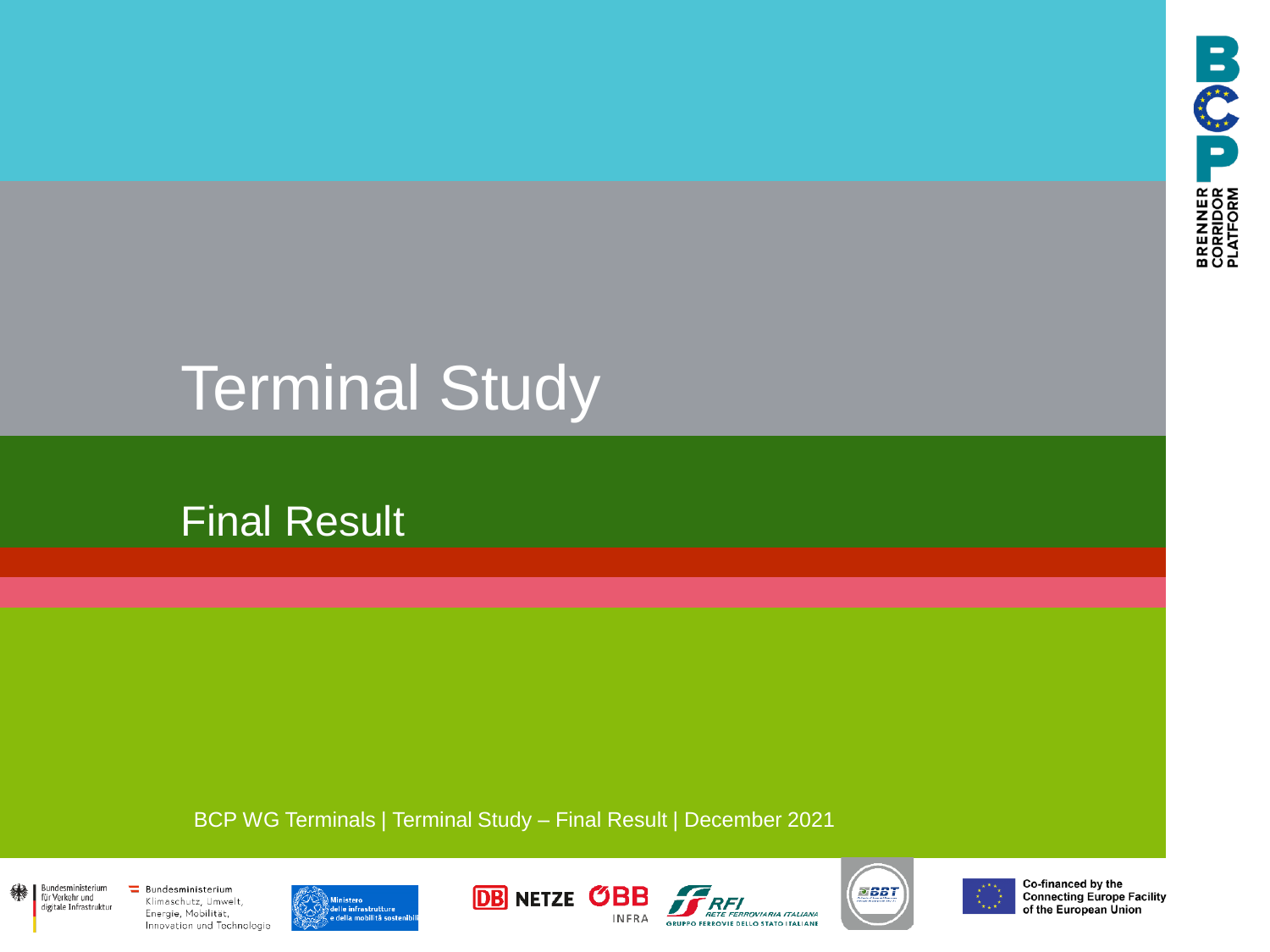# **BCP WG Terminals – Members (1/3)**

# BREAMER<br>CORRIDOR<br>PLATFORM

#### **Brenner Corridor Platform WG Terminals – Terminal Study**

Final Result – November 2021

**Federal Ministry of Transport and Digital Infrastructure (Germany)** Sarah Seidemann

**Federal Ministry of Climate Action, Environment, Energy, Mobility, Innovation and Technology (Austria)** Lisa Anderluh

#### **Ministry of Sustainable Infrastructure and Mobility (Italy)** Carlo Prischich

**Rete Ferroviaria Italiana S.p.A.** Giulia Costagli (WG Chair) Angela Nocita

#### **ÖBB- Infrastruktur AG** Manfred Bartl

Karl Giuliani

**DB Netz AG** Andreas Schulz Sebastian Dietrich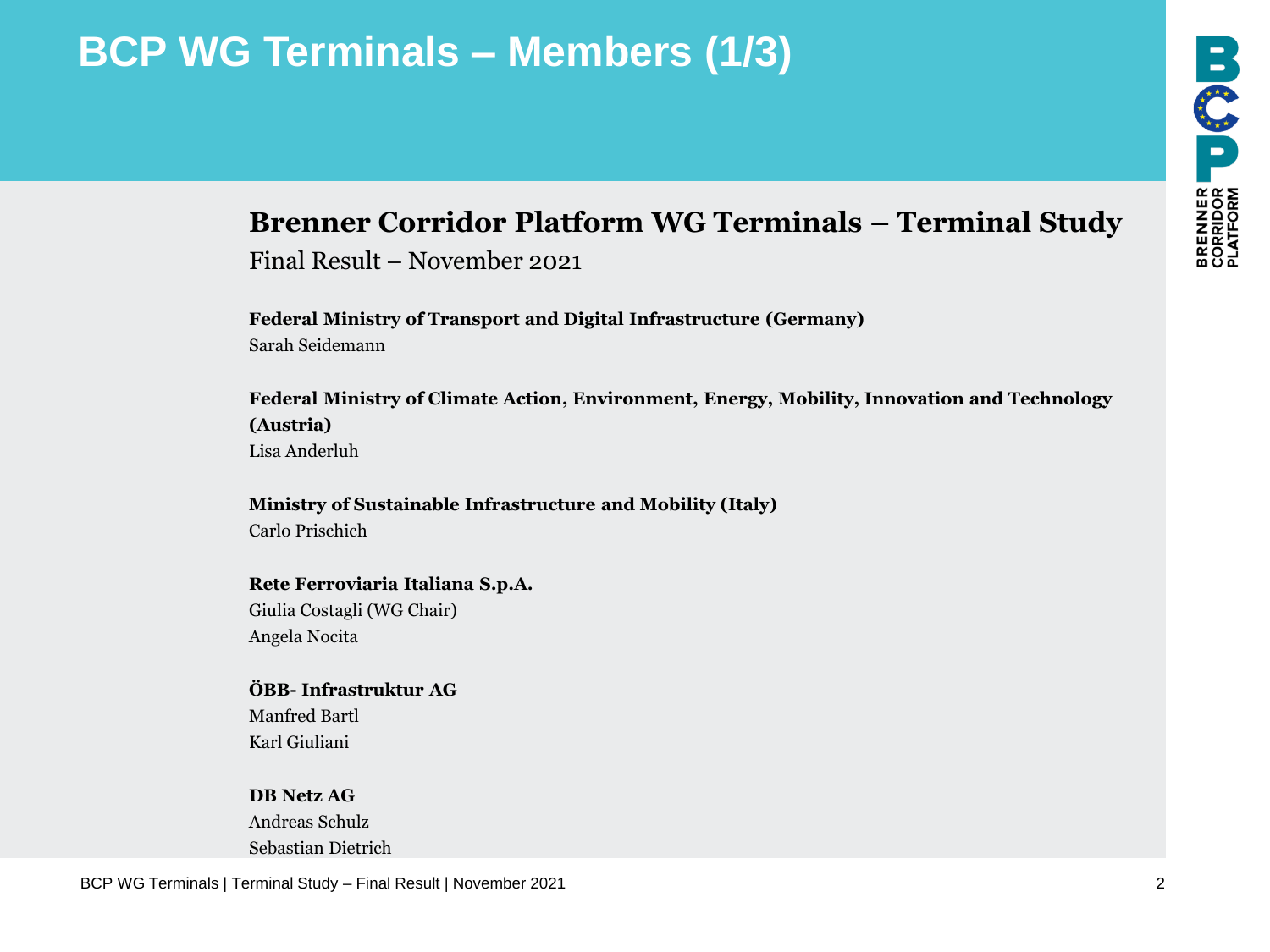# **BCP WG Terminals – Members (2/3)**

**Galleria di Base del Brennero – Brenner Basistunnel BBT SE** Tobias Cordes

**Land Tirol** Ekkehard Allinger-Csollich

**Autostrada del Brennero S.p.A. – Brennerautobahn AG** Ilaria de Biasi

**Deutsche Umschlaggesellschaft Schiene-Straße (DUSS) mbH** Pacal Schnitzius

**ÖBB- Infrastruktur AG – Terminal Service Austria (TSA)** Kurt Codemo

**Tiroler Straße-Schiene-Umschlaggesellschaft mbH** Alexander Wolf

**Interbrennero S.p.A.** Angelika Hofer

**Terminali Italia S.r.l. Gruppo Ferrovie dello Stato Italiane** Federica Ceccato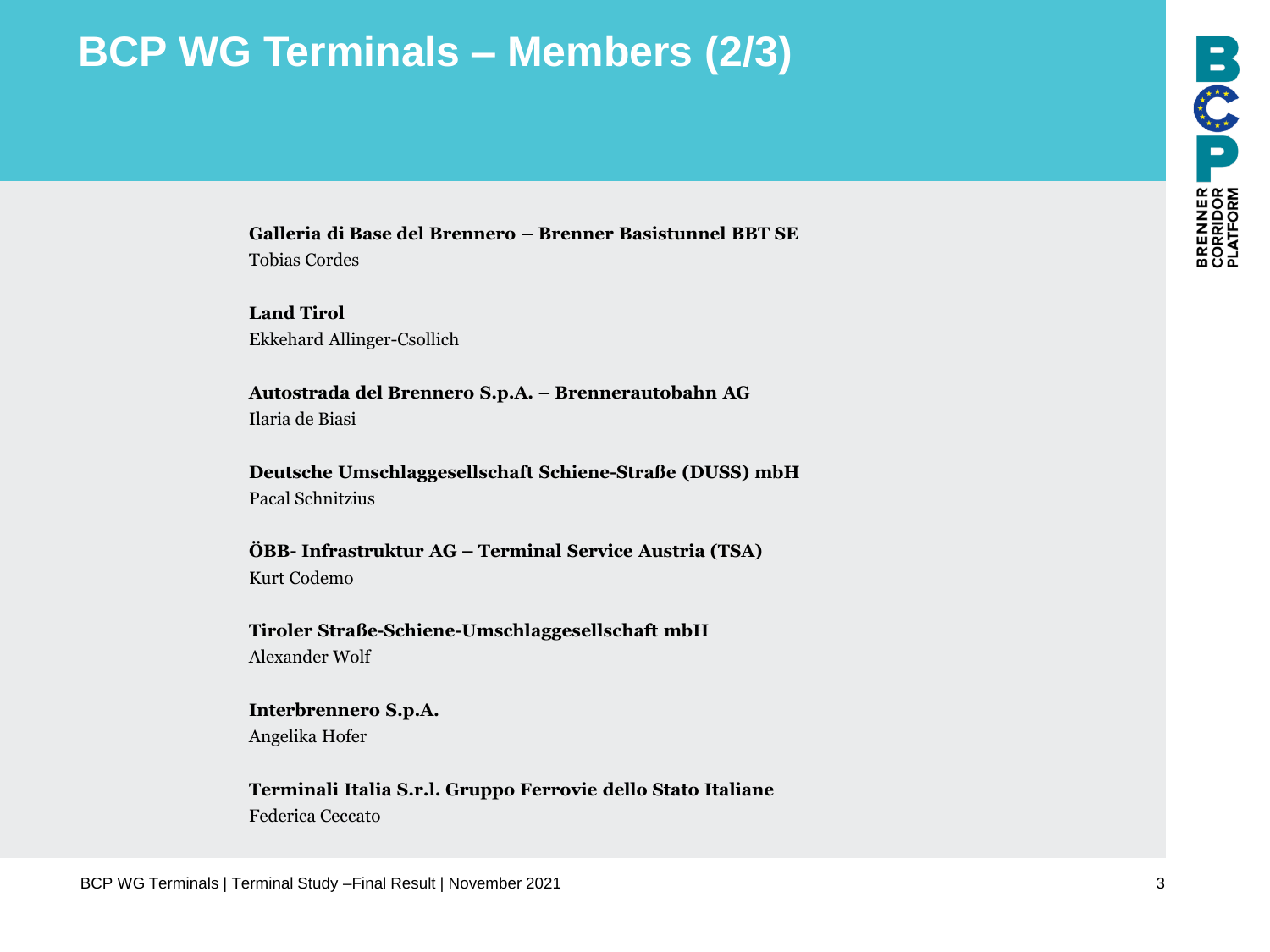# **BCP WG Terminals – Members (3/3)**

**Consorzio ZAI – Interporto Quadrante Europa** Alberto Milotti

**Lugo Terminal S.p.A.** Christian Ressenaar

**DB Cargo AG** Michael Heinemann

**Rail Cargo Operator – Austria GmbH** Peter Reitter

**Rail Traction Company S.p.A.** Alberto Bogoni

**Brenner Corridor Platform** Peter Endrizzi



*KombiConsult* Uwe Sondermann

BCP WG Terminals | Terminal Study –Final Result | November 2021 4

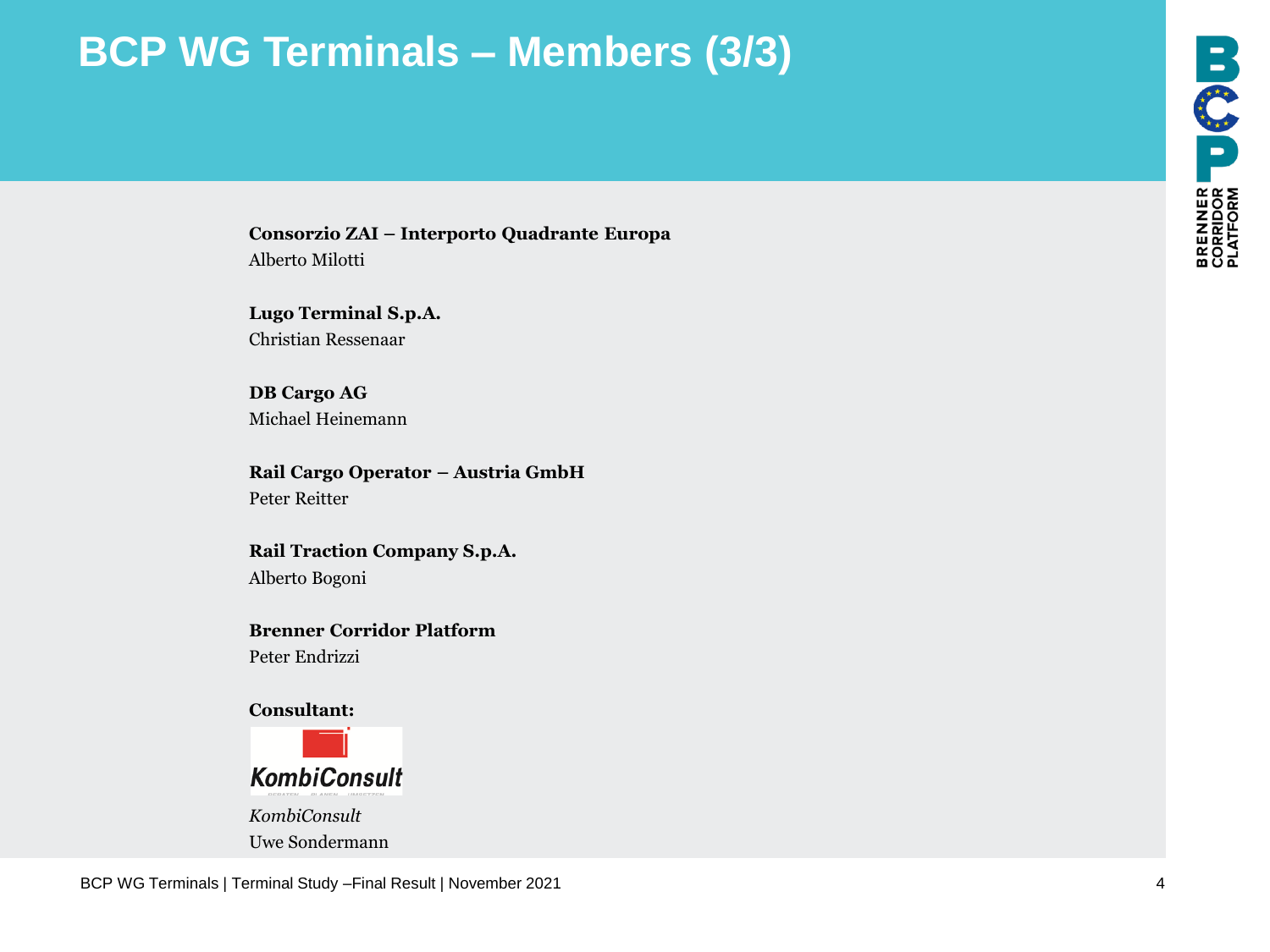The Working Group (WG) Terminals of the Brenner Corridor Platform, chaired by Giulia Costagli of RFI, was assigned with the task to analyse the terminals relevant for the Brenner transport with respect to current and future parameters including capacity, volume and services.

In order to do that systematically, KombiConsult GmbH was asked to support the WG Terminals in executing the task.

After a kick-off meeting in Innsbruck in March 2019, the draft final results were presented in the working group meeting in Verona on 12 June 2019. The presentation was shared with the WG Terminals for comment and feedback until end of June 2019.

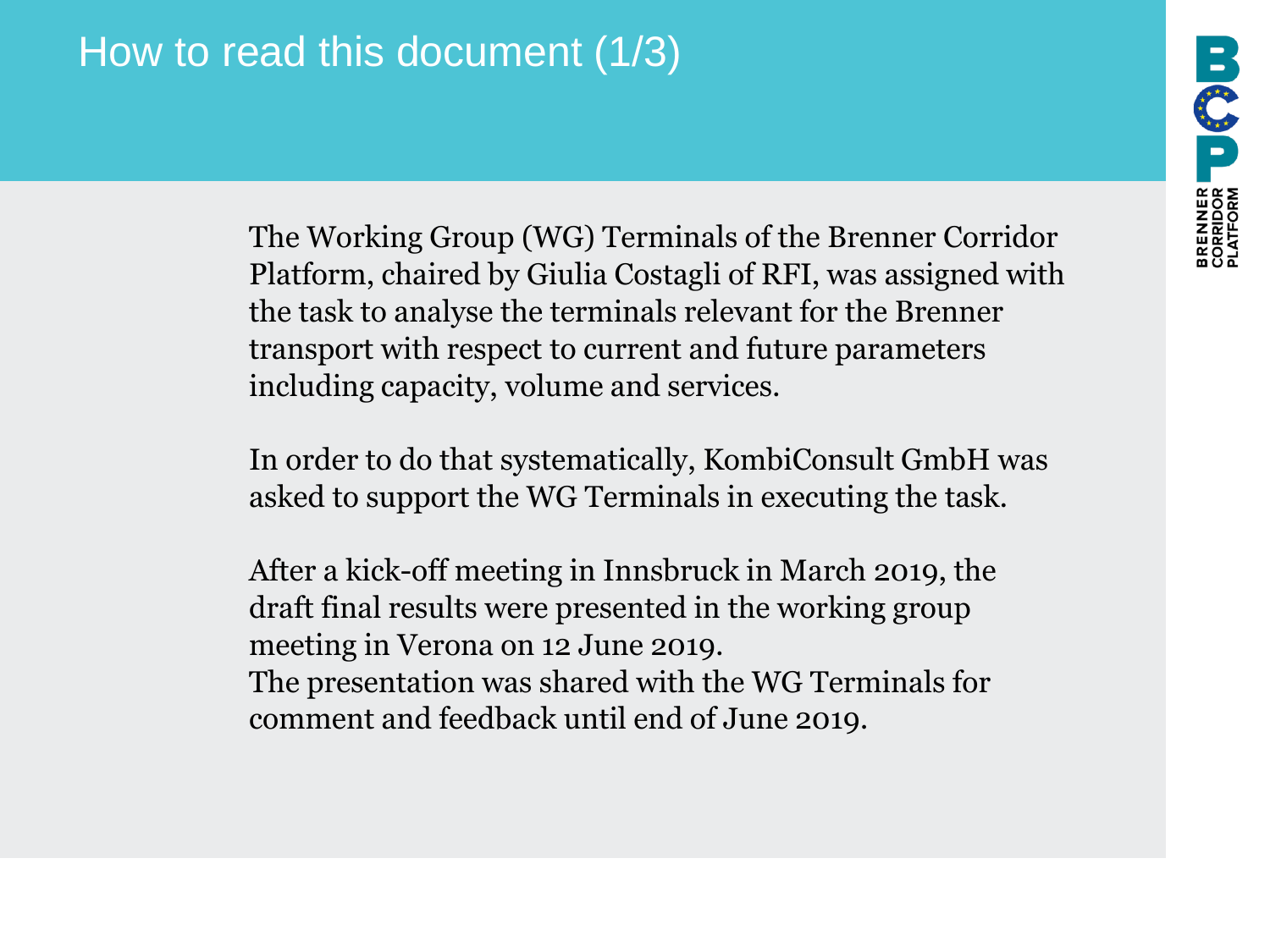# How to read this document (2/3)

Too, the terminal members of the WG and the terminal managers of the involved terminals were contacted individually to validate their data by end of July 2019. The comments received by that date were incorporated in this final version of the 2nd phase of the study, which shows the present situation on capacity and handling volume of the terminals and the most likely supply of capacity by 2030. Further comments clarifying a few points were incorporated in the version of 30.08.2019 which is the final version of the 1<sup>st</sup> and 2<sup>nd</sup> phase.

REALISE US COU

The 3<sup>rd</sup> phase (prognosis of handling volume by 2030) was done after the WG Infra study on the freight transport forecast is completed. The results were postponed from November 2019 and finally received on 12.11.2021. The data was included in the terminal study, presented to the WG Terminals on 23.11.2021, delivered and asked for comment. The comments were incorporated in this final document.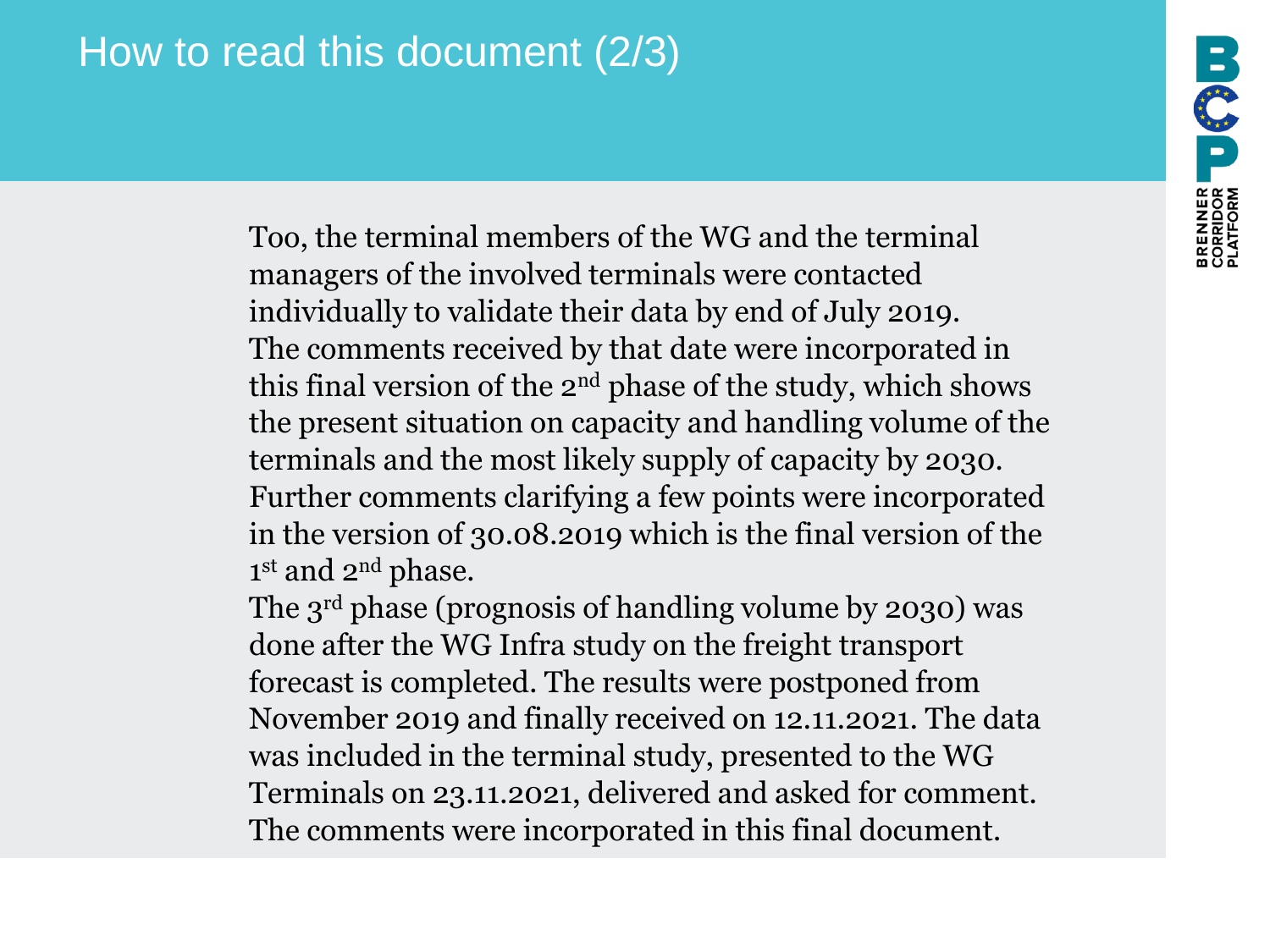# How to read this document (3/3)

#### **Frequently used abbreviations:**

| BAP:     | <b>Brenner Action Plan 2018</b>           |
|----------|-------------------------------------------|
| CT:      | <b>Combined Transport</b>                 |
| RoLa:    | Rollende Landstraße, Rolling Motorway,    |
|          | <b>Accompanied Combined Transport</b>     |
| UKV/UCT: | Unbegleiteter Kombinierter Verkehr/       |
|          | <b>Unaccompanied Combined Transport</b>   |
| LU:      | Loading Unit                              |
| WG:      | <b>Working Group</b>                      |
| N:       | North (of Brenner), the northern terminal |
| S:       | South (of Brenner), the southern terminal |
|          |                                           |

BRENNER **U (1)U**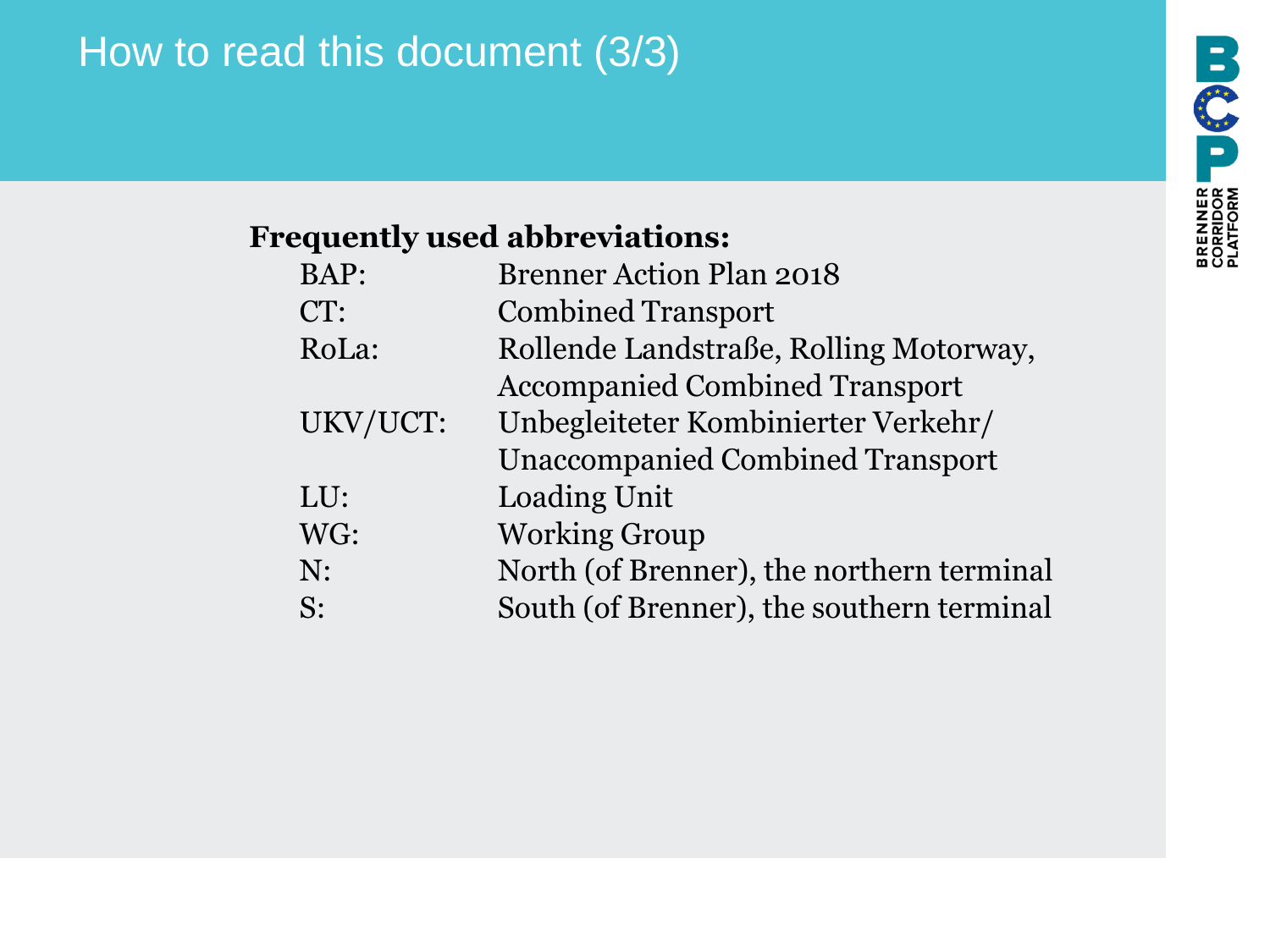# Tasks of the WG Terminals from the BAP 2018

| <b>Measure</b>                                                                                                                                                                                                                                                                   | <b>Responsible</b><br><b>Organisation for</b><br><b>Realisiation</b>                            | until     | <b>Monitoring</b>                           |
|----------------------------------------------------------------------------------------------------------------------------------------------------------------------------------------------------------------------------------------------------------------------------------|-------------------------------------------------------------------------------------------------|-----------|---------------------------------------------|
| 17. Gather existing studies, if available,<br>to compare the different traffic forecasts<br>in the area of freight transport with<br>regard to the relevant departure and<br>destination terminals.                                                                              | <b>WG Terminals</b>                                                                             | 2018      | <b>WG</b><br><b>Terminals</b><br><b>BCP</b> |
| 18. Analysis of the current offer<br>(accessibility, infrastructure, equipment<br>and processes, relations, etc.). Listing of<br>the short and medium term expansion<br>plans with regard to the planned<br>capacities for 2027, especially with<br>regard to 740m train length. | WG Terminals in<br>Collaboration with<br>Ministries and<br>responsible terminal<br>operators    | 2018-2019 | <b>WG</b><br><b>Terminals</b><br><b>BCP</b> |
| 19. Realization of a study on the future<br>demand for capacity in the terminals<br>concerned in order to draw up a report<br>on the need for additional handling<br>capacity                                                                                                    | Ministries DE, AT, IT<br>in collaboration with<br><b>WG Terminals and</b><br>terminal operators | 2018-2019 | <b>WG</b><br><b>Terminals</b><br><b>BCP</b> |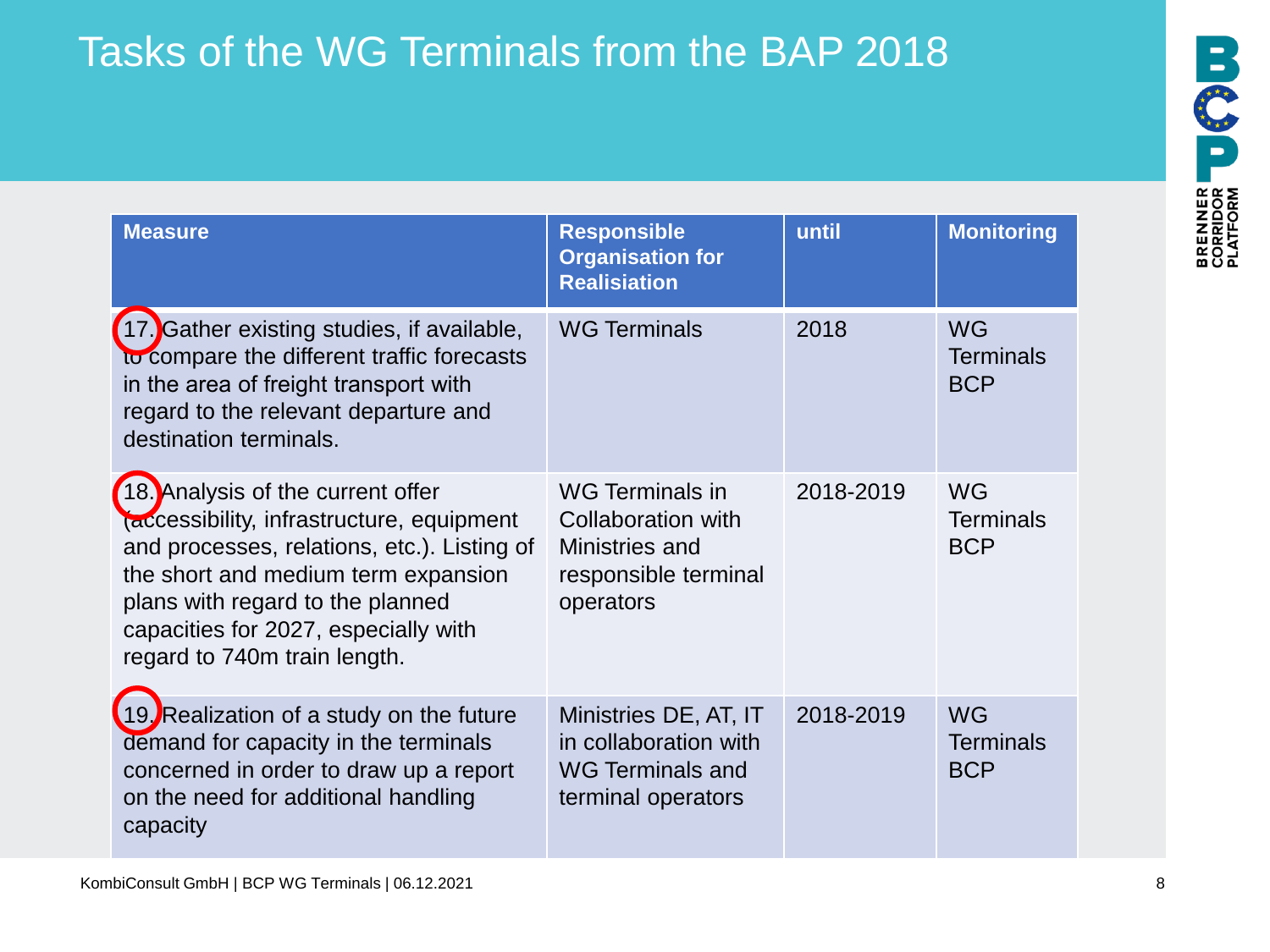# Handling volume and capacity - Methodology



**BOOD** 

**BRENNER**<br>CORRIDOR<br>PLATFORM

(Actual) capacity and handling volume (2018) of the respective terminal; (The terminal's) known short and medium term plans for capacity increase with respective target year; Study the need for development (prognosis), for 2030, derived from the traffic forecast of WG Infra.

Source: Kick-off meeting, Innsbruck, March 2019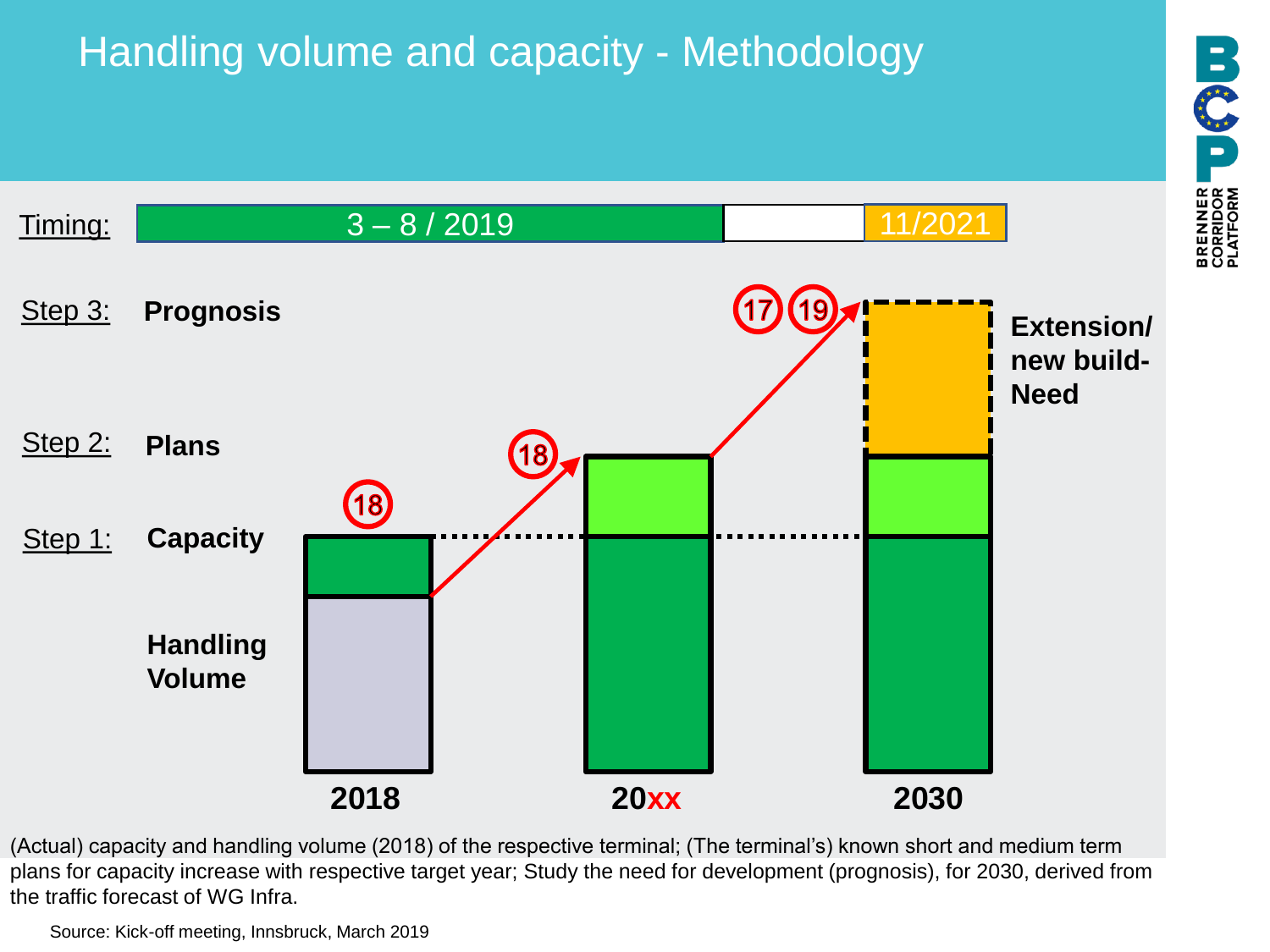#### Development of Rail Freight Traffic via Brenner 1989-2018





KombiConsult analysis based on Verkehrsbericht Tirol, different years incl. 2018 published on 15.08.2019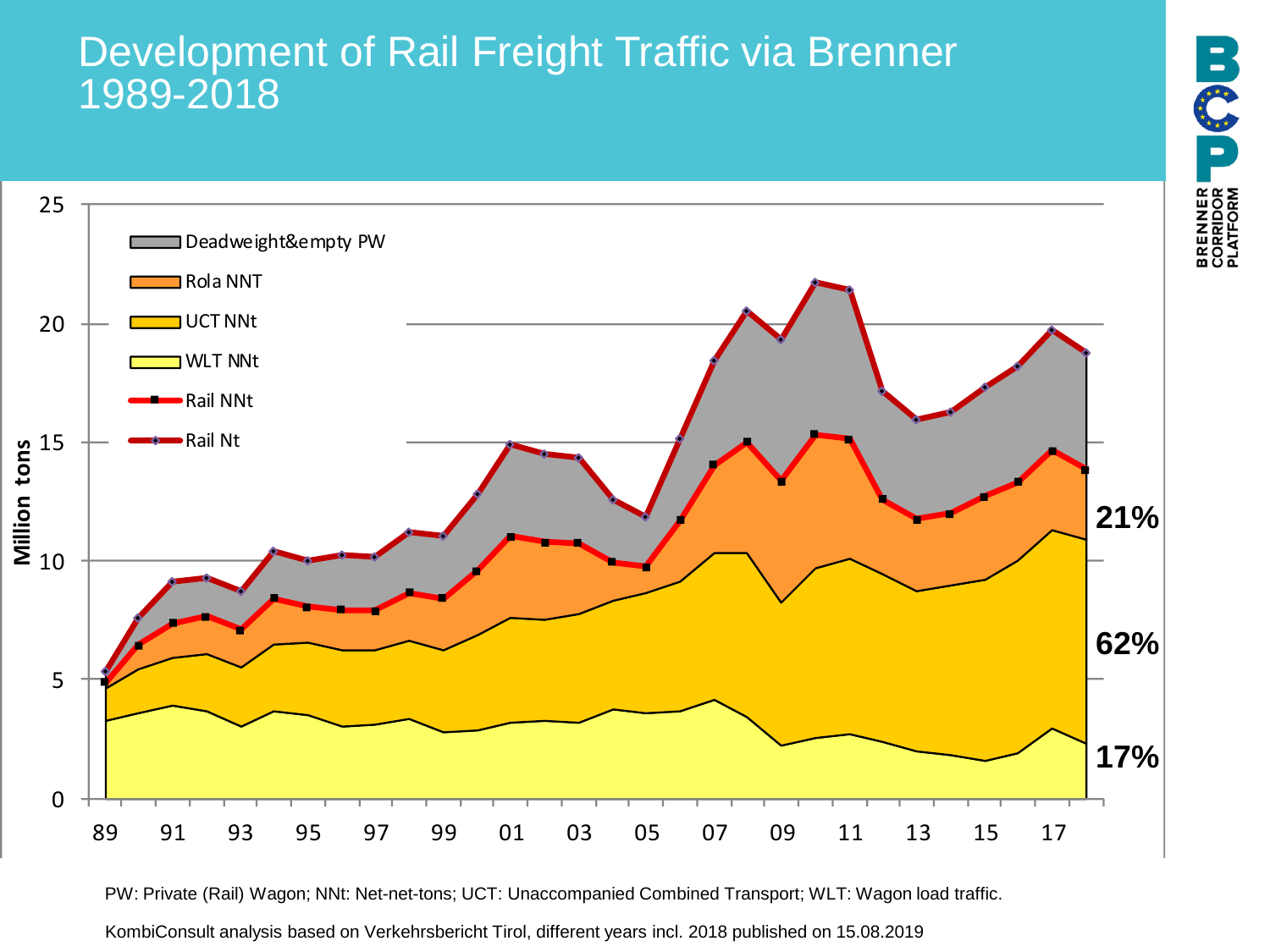Wagon Load traffic accounts for **17%** of net-net-tons (freight)

Accompanied CT (RoLa traffic) accounts for **21%**

- $\blacktriangleright$  Wörgl Brennersee (93%)
- $\blacktriangleright$  Wörgl Trento (17%)
- $\rightarrow$  Separate Task Force on evolution of RoLa

Unaccompanied combined transport (CT) accounts for **62%**

- ► With regular traffic according to RFI analysis at Brenner pass
- ► Correlates with KombiConsult knowledgebase
- ► Agreed during kick-off meeting in Innsbruck
- → **Focus of this Working Group Terminals**

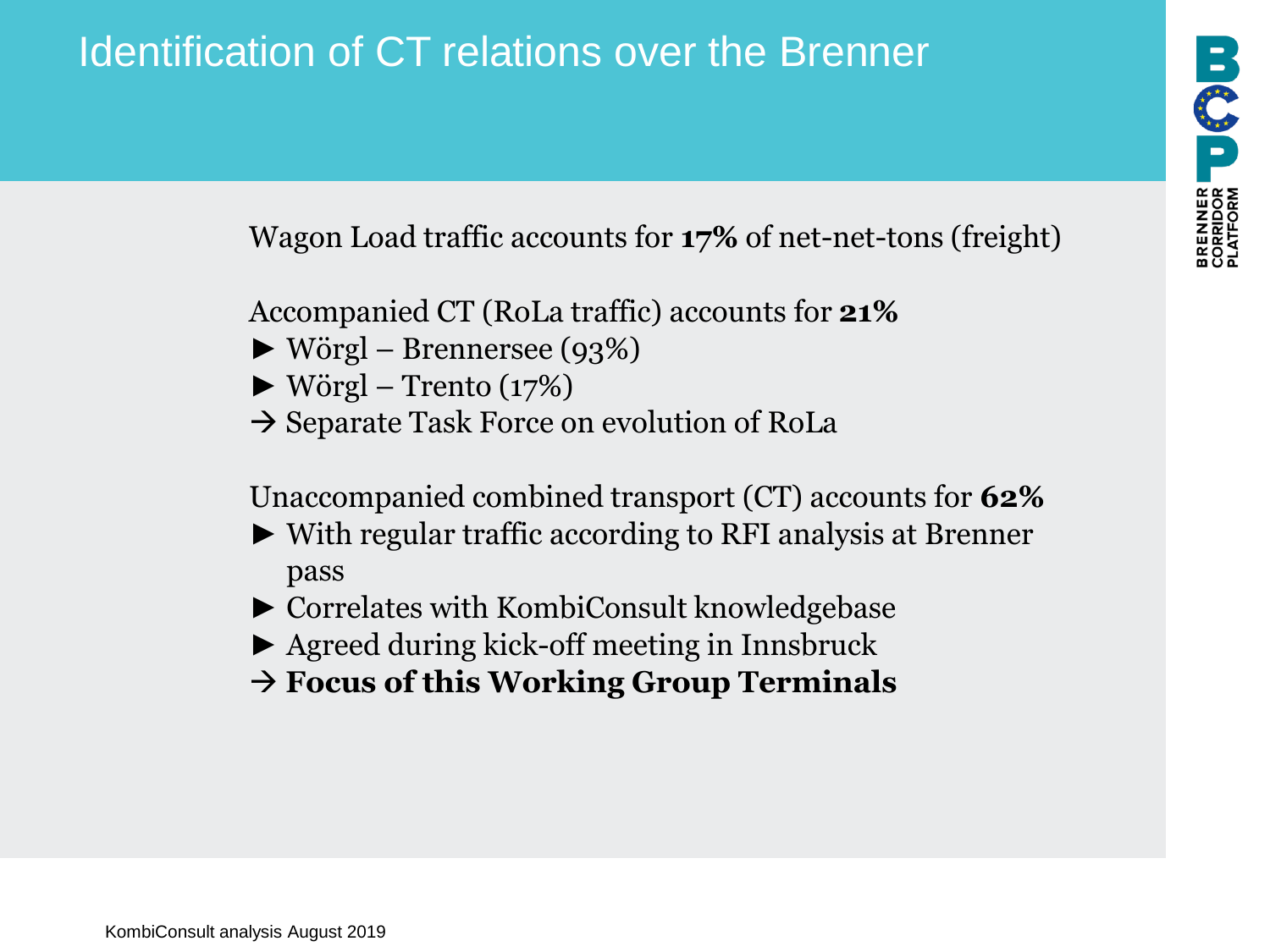# Terminals selected\* for the terminal study in relation to road traffic "spider"

**Northern terminals:** Falköping (SE) Kiel (3x) Lübeck Rostock Hamburg Bremen Hannover (2x) Kassel (2x) Herne Geleen (NL) Köln (2x) **Wuppertal** Ludwigshafen Leipzig Nürnberg Regensburg (4x) Augsburg (2x) München (2x) Wörgl (AT) Hall i.T. (AT)



\*Selection has been made on their current Brenner-related rail volume, while the background of this display their relation to the present road traffic volume, which shows that they are basically well located

**Southern terminals:**

Source Map : "CAFTA 2015"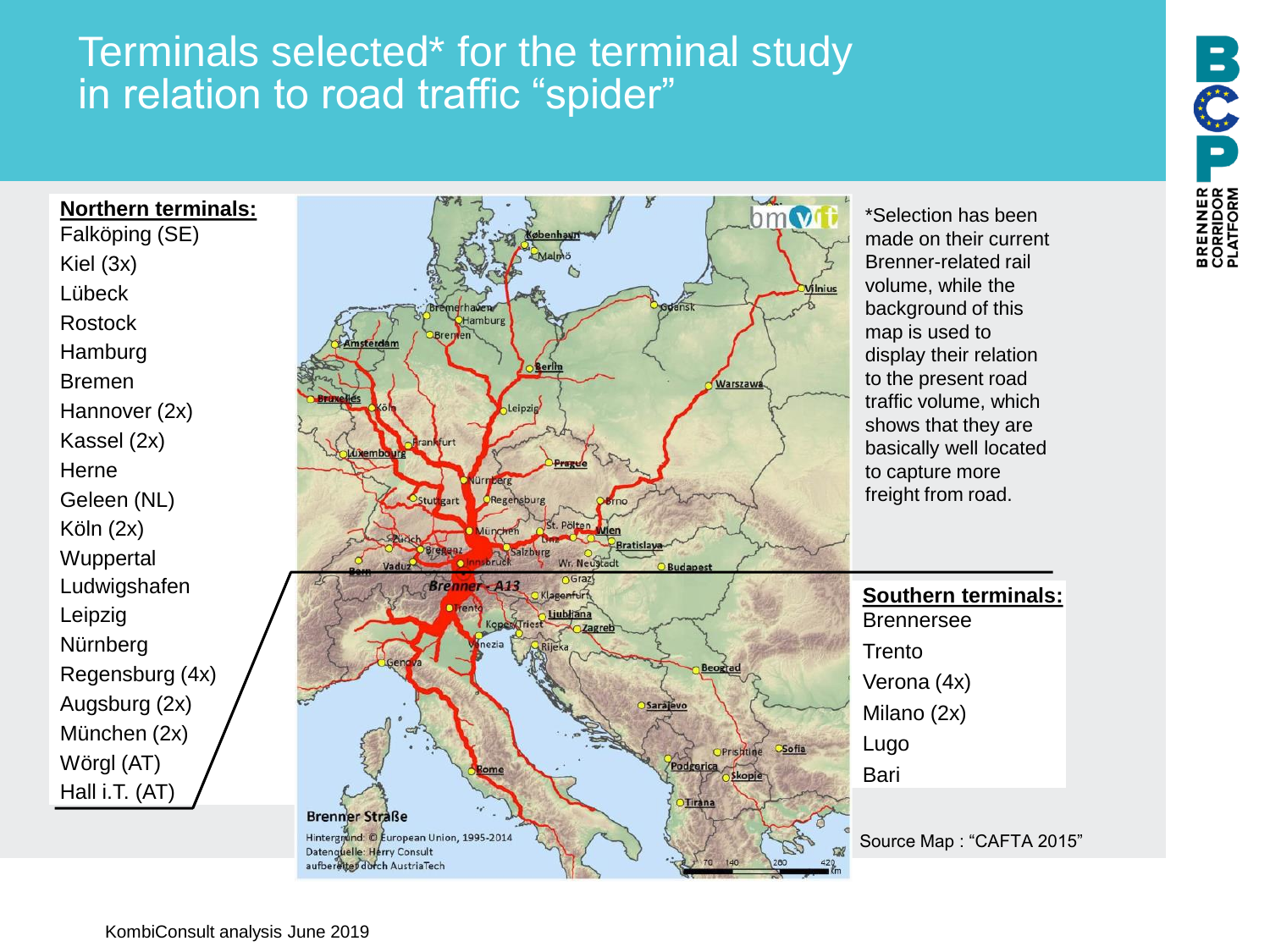# Overview of terminals and volume in 2018 in Loading Units p.a.

| <b>Type</b>           | $N^{\circ}$ of<br>sites* | thereof new<br>by 2030 | Capacity<br>2018 | <b>Volume</b><br>2018 | <b>Utilisation</b> | <b>Brenner</b><br>2018 | <b>Share</b> |
|-----------------------|--------------------------|------------------------|------------------|-----------------------|--------------------|------------------------|--------------|
| <b>UKV/UCT</b>        |                          |                        | 3.477.100        | 2.532.500             | 73%                | 451.700                | 18%          |
| RoLa                  |                          |                        | 419.900          | 290,000               | 69%                | 290,000                | 100%         |
| <b>Subtotal North</b> | 30                       | $4***$                 | 3.897.000        | 2.822.500             | 72%                | 741.700                | 26%          |
| UKV/UCT               |                          |                        | 1.206.100        | 847.700               | 70%                | 479.300                | 57%          |
| RoLa                  |                          |                        | 270.000          | 280.300               | 104%               | 280.300                | 100%         |
| <b>Subtotal South</b> | 11                       | $2***$                 | 1.476.100        | 1.128.000             | 76%                | 759.600                | 67%          |
| <b>Total UKV/UCT</b>  |                          |                        | 4.683.200        | 3.380.200             | 72%                | 931.000                | 28%          |
| <b>Total RoLa</b>     |                          |                        | 689.900          | 570.300               | 83%                | 570.300                | 100%         |
| <b>Total</b>          | 41                       | $6\overline{6}$        | 5.373.100        | 3.950.500             | 74%                | 1.501.300              | 38%          |

\*) Total number of sites studied of which 35 operational in 2018 and 38 expected to be operational in 2030

\*\*) Hannover Megahub Lehrte, München (new), Regensburg-Ost (new), Augsburg GVZ (new)

\*\*\*) Verona Q.E. 740m module; Isola della Scala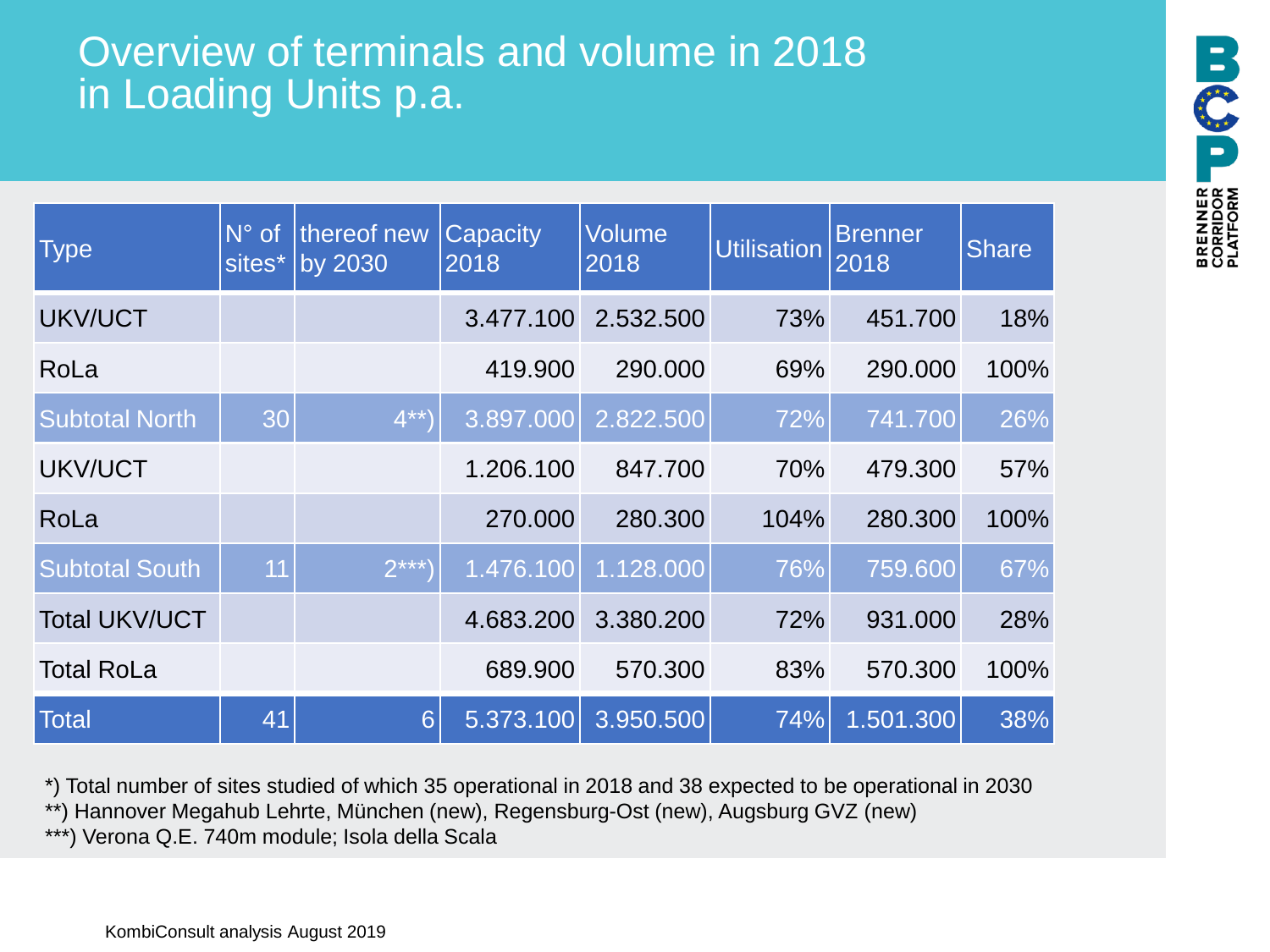### Handling Capacity and Volume 2018 in Loading Units p.a.



\* For RoLa only volume 2018 but no capacity indication, since out of scope of this study.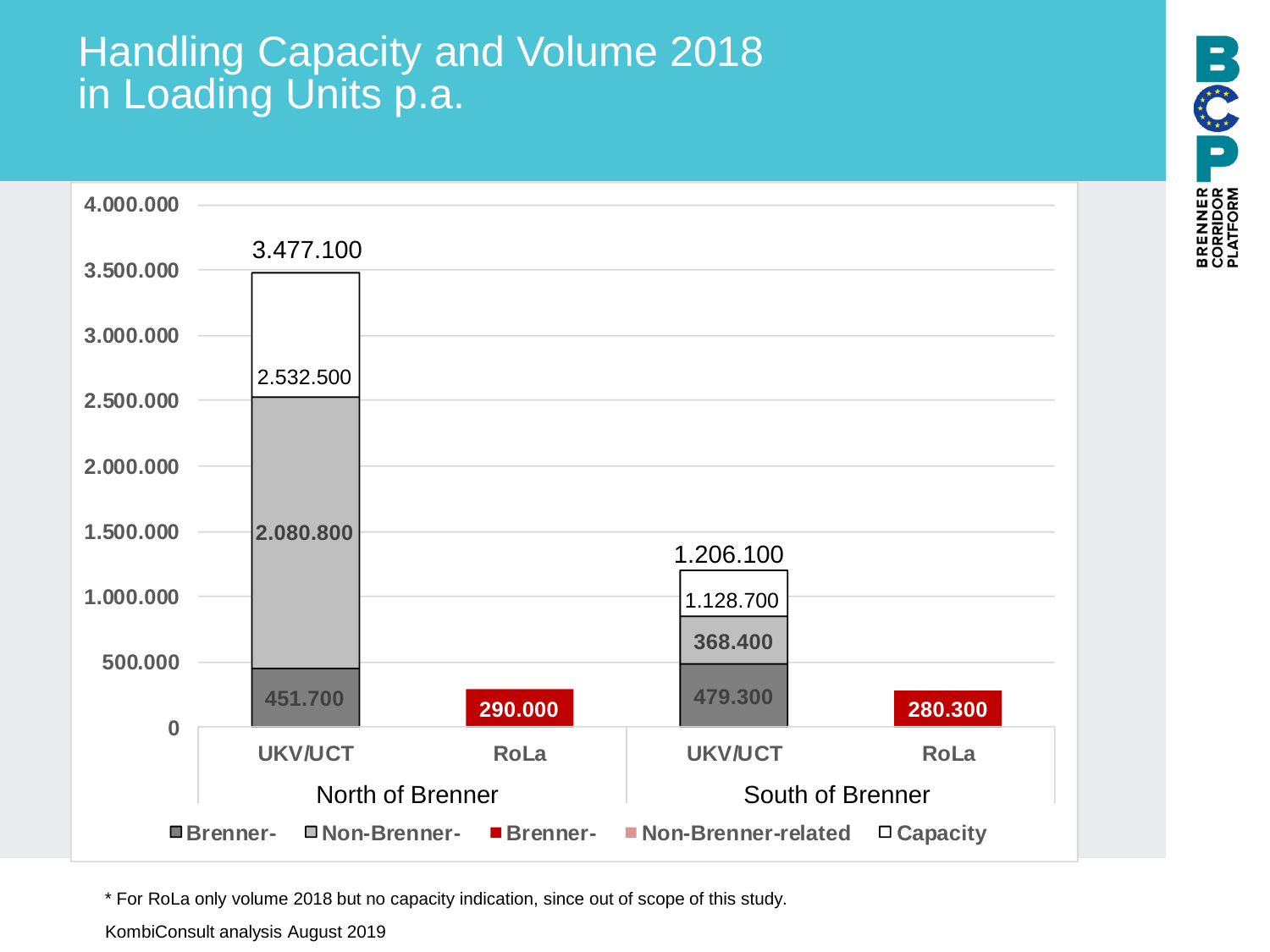# Handling Capacity, Volume and Brenner Share 2018 in Loading Units p.a.

**BCSP** 



\* Brenner crossing transport with "northern" terminals and "southern" terminals including "Brennersee"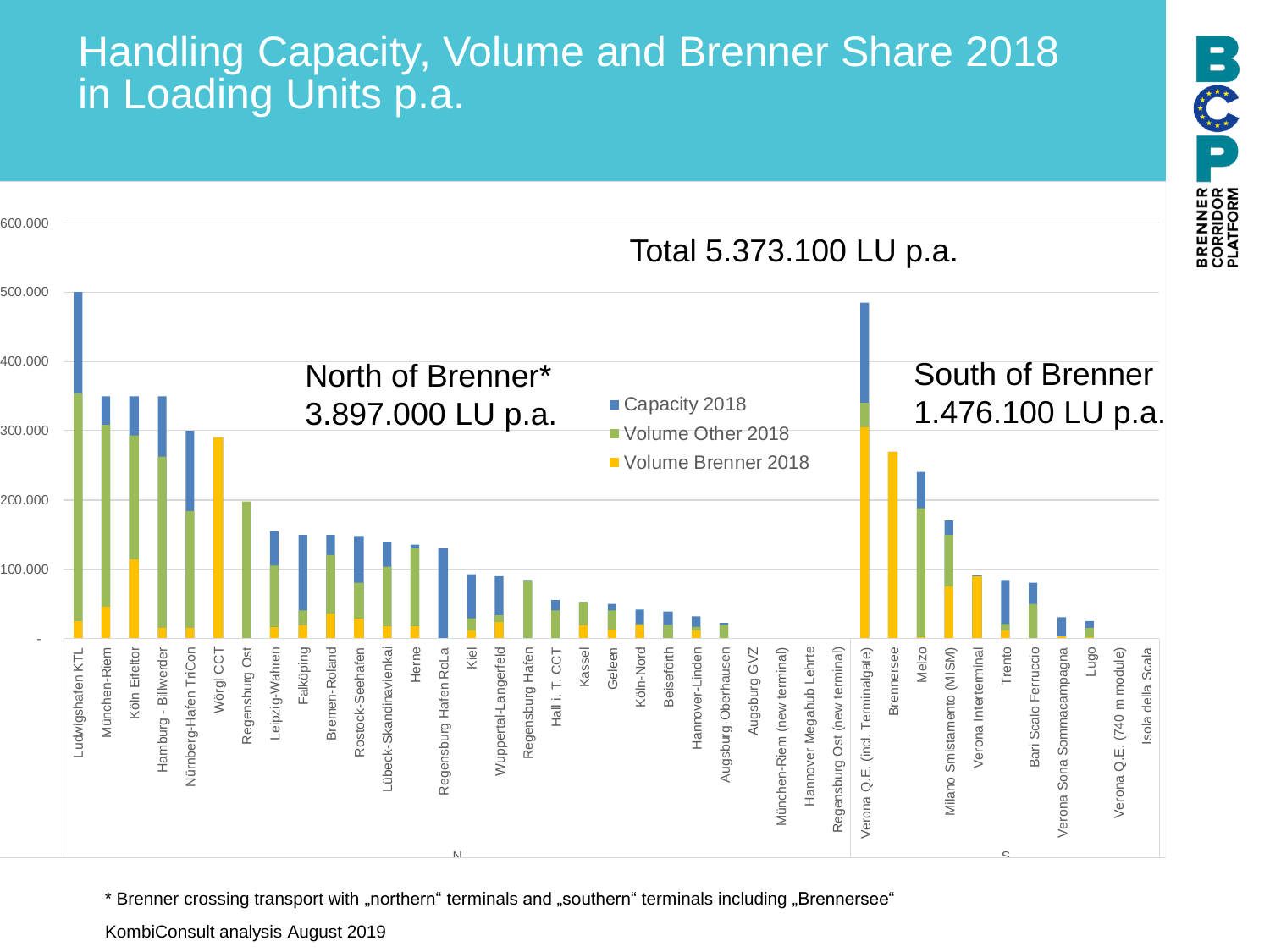### Handling Capacity and Volume 2018 in Loading Units p.a.



\* Total over unaccompanied and RoLa handling; few smaller terminals with capacity but no handling volume included.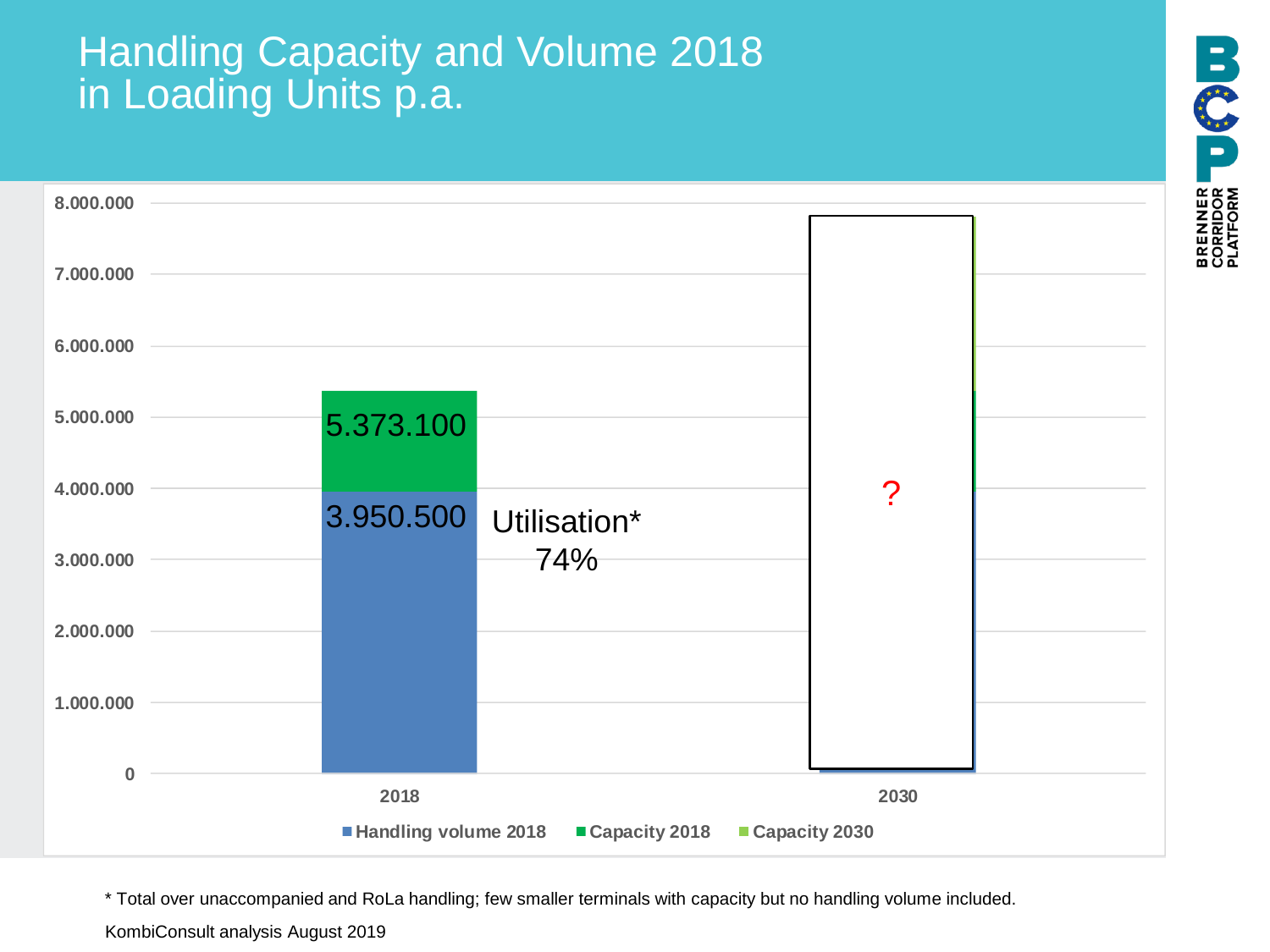# Handling Capacity and Volume 2018 – Findings (1/2)

The **total handling capacity** supplied by the studied terminals was 5.4 million loading units in 2018 of which 4.0 million were used (74%).

The **utilisation** of the RoLa terminals (83%) is basically higher than the one of the UCT terminals (72%), and the northern UCT terminals are slightly more occupied (73%) than the southern ones (70%).

The **share of Brenner related traffic** accounts for 18% of the northern UCT terminal's handling volume while the share in the southern UCT terminals is 57%. This confirms the general observation that the Brenner related traffic is focused on a few sites in the south, with those located in Verona area playing the most important role, while the northern "catchment area" of the Brenner is wider.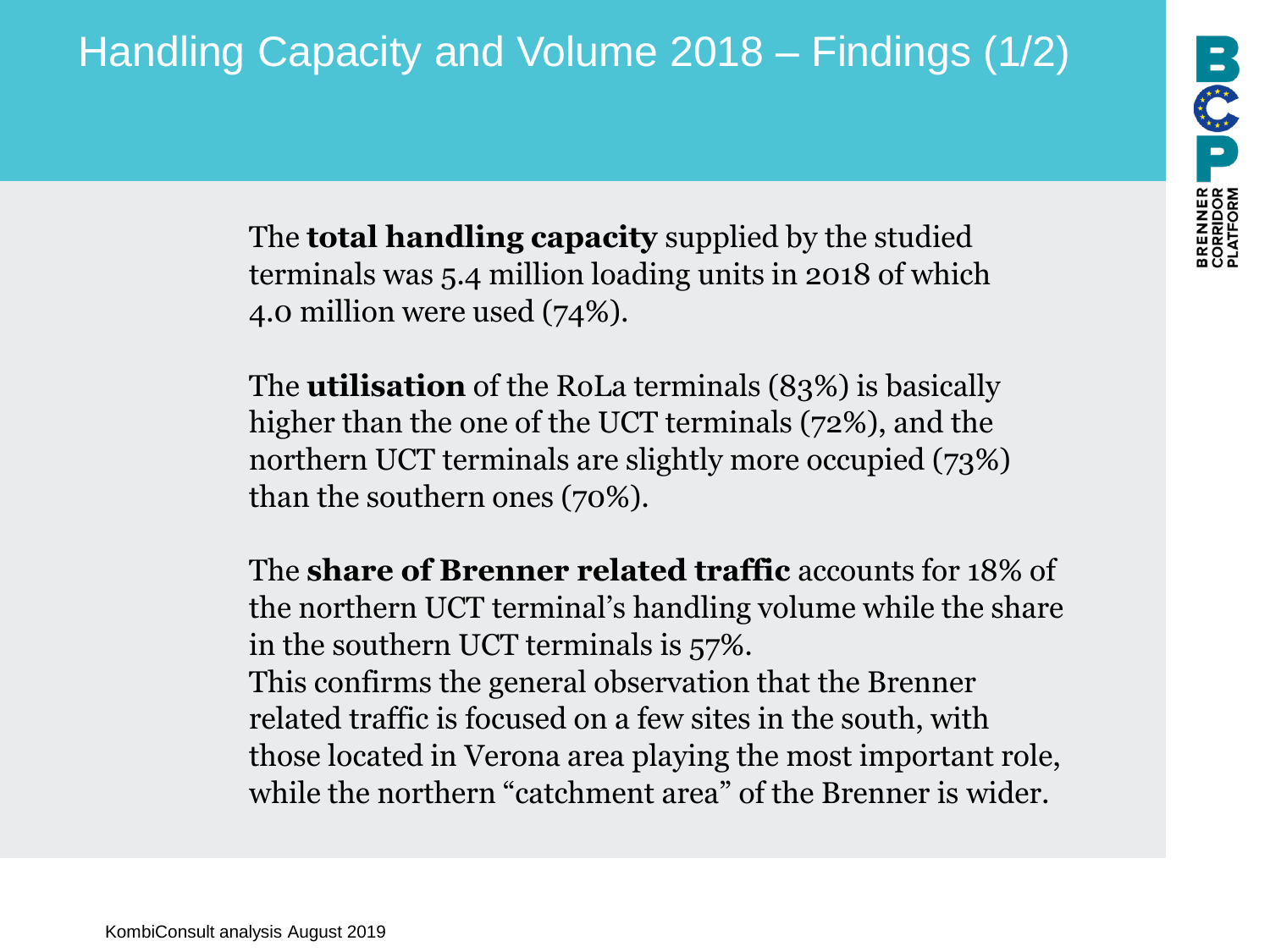# Handling Capacity and Volume 2018 – Findings (2/2)

**Individual terminals** have utilisation rates below or above this average figure, and in particular the following show capacity bottlenecks (>80% utilisation) already now (2018):

- ► Bremen Roland (80%) Kassel (100%)
- $\blacktriangleright$  Herne (97%) Geleen (81%)
- 
- 
- 
- ► Regensburg Hafen (98%) Milano Smistamento (88%)
- ► Augsburg-Oberhausen (89%)

**Additional capacity constraints** may be experienced also in the other terminals on specific periods of the year, times of the day or for certain services such as buffer storage. Furthermore the (international) train slot and other market requirements may not allow to use the available capacity fully.

► Köln-Eifeltor (84%) Wörgl CCT (RoLa,100%) ► München Riem (88%) Brennersee (RoLa, 100%) ► Regensburg-Ost (104%) Verona Interterminal (98%)

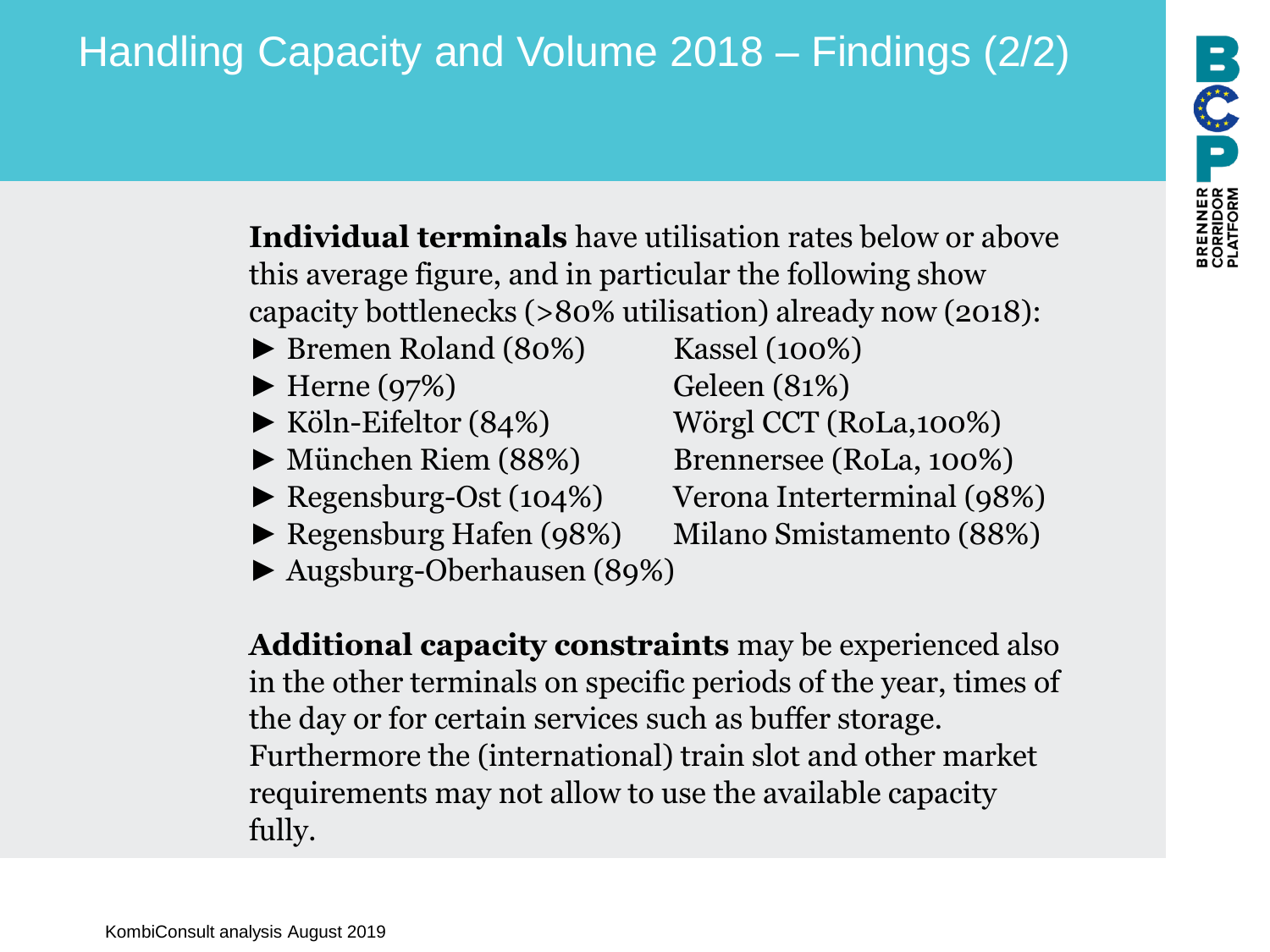# Validation of Brenner related Handling Volume 2018

PREDICT DECIDE

- ➢ The Tyrol Traffic Report 2018 provides the volume of freight traffic via the Brenner for the different market segments, which were converted into loading units.
- $\triangleright$  The traffic volume is largely covered by the handling volume of the terminals included in the Terminal Study, which is a proof of the quality of the terminal studies' relevance.

| <b>Market</b> | <b>Tyrol Traffic Report*</b> | <b>Segment</b>      | <b>BCP Terminal Study</b> |
|---------------|------------------------------|---------------------|---------------------------|
|               |                              | <b>UCT</b>          | 451.700 LU                |
|               | 477.222 LU                   | <b>North</b>        | 95 % Coverage             |
| <b>UCT</b>    |                              | <b>UCT</b><br>South | 479.300 LU                |
|               |                              |                     | 100 % Coverage            |
| 286.314 LU    |                              |                     | 290.000 LU                |
| RoLa          |                              | RoLa                | 100 % Coverage            |

\* Verkehrsbericht 2018 on tirol.gv.at, published on 15.08.2019, converted according to KombiConsult knowledgebase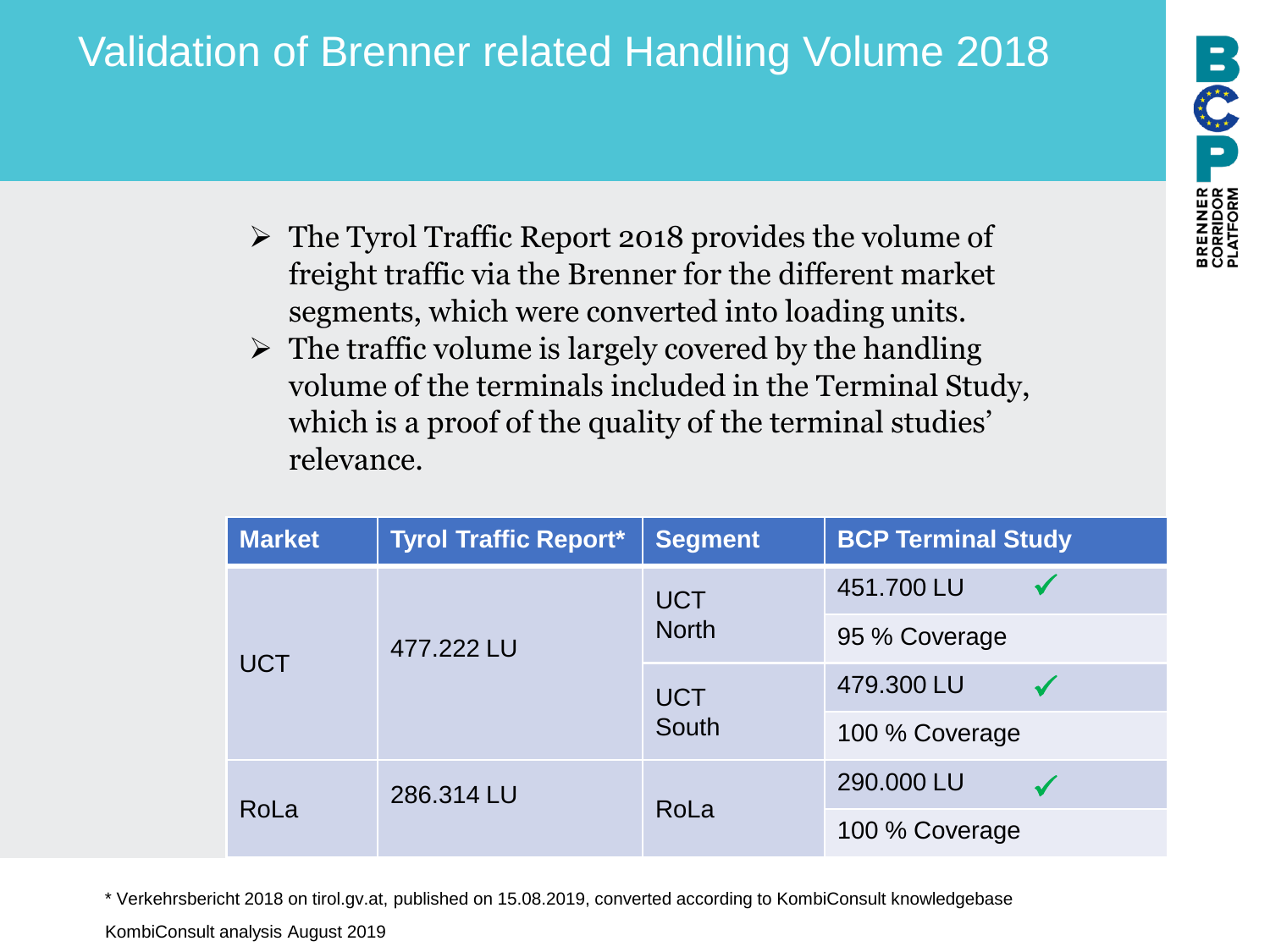# Handling Capacity and Volume 2018 in Loading Units p.a.



\* Total over unaccompanied and RoLa handling; few smaller terminals with capacity but no handling volume included.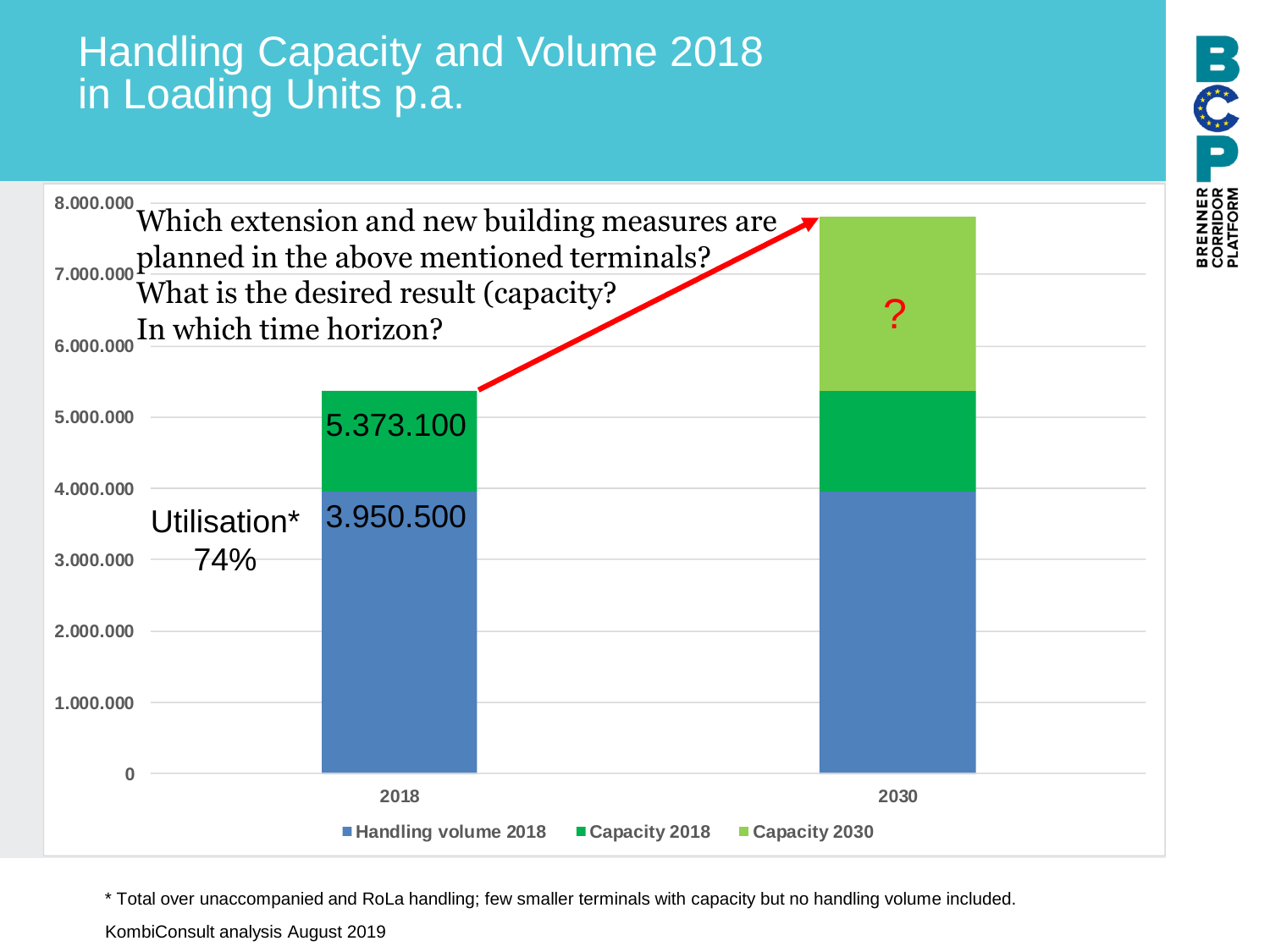**Augsburg** GVZ: new terminal with 4 tracks and crane (2021) substituting the present one (Augsburg-Oberhausen) **Bari**: enlargement of track numbers and replacement of reachstackers by a gantry crane (2025)

**Kassel** / Beiseförth: enlargement of tracks to 600 m and 1 more gantry crane (no date)

**Bremen**-Roland: more performant gantry cranes (2024) **Falköping**: Additional 2 handling tracks and 2 arrival and departure tracks (2020)

**Hamburg**-Billwerder: new module with 720 m tracks and 3 cranes; extension of tracks in module 1 to 750 m (no date) Hannover **Megahub** Lehrte (after opening 2027): 3 cranes, extension of interim storage, 3 reception/departure tracks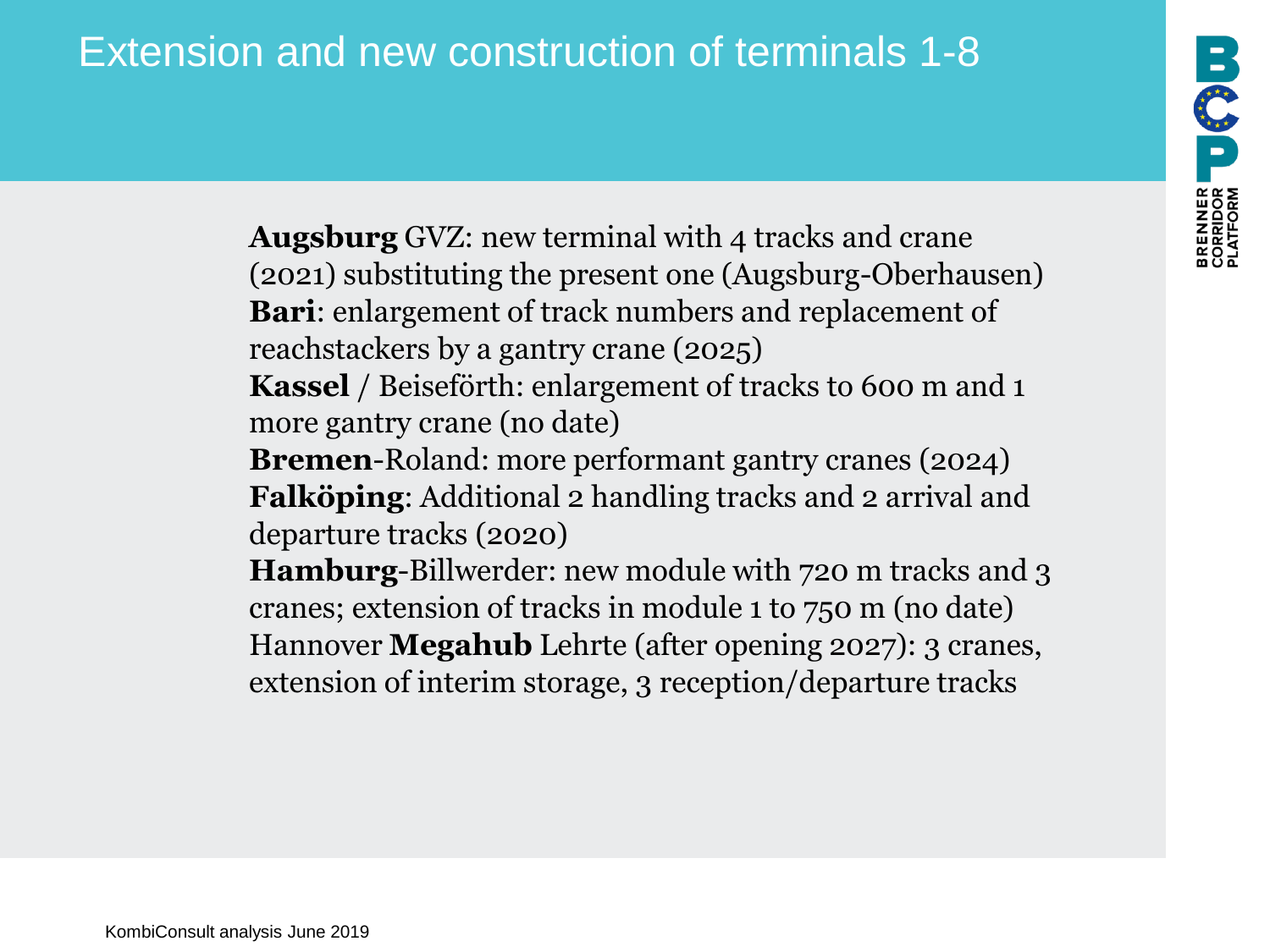**Isola della Scala**: new terminal with tracks and cranes (no date)

**Köln-Nord:** extension of tracks by 5x700 m and 3 cranes; extension to 9 tracks and 6 cranes possible (2025) **Ludwigshafen KTL**: Building a so-called Trailer-

Warehouse (Trailer-Hub) for storing Trailers in a "shelf" on 6 levels

**Lübeck**-Skandi: enlarge terminal tracks up to 740m (2022) **München**-Riem: extension of tracks in 1 module up to 750m,

**München**-Riem (new terminal): new location with two modules each 4x720 m and total 6 cranes (no date) **Nürnberg** Hafen (TriCon): renting an additional area for interim storage (2020)

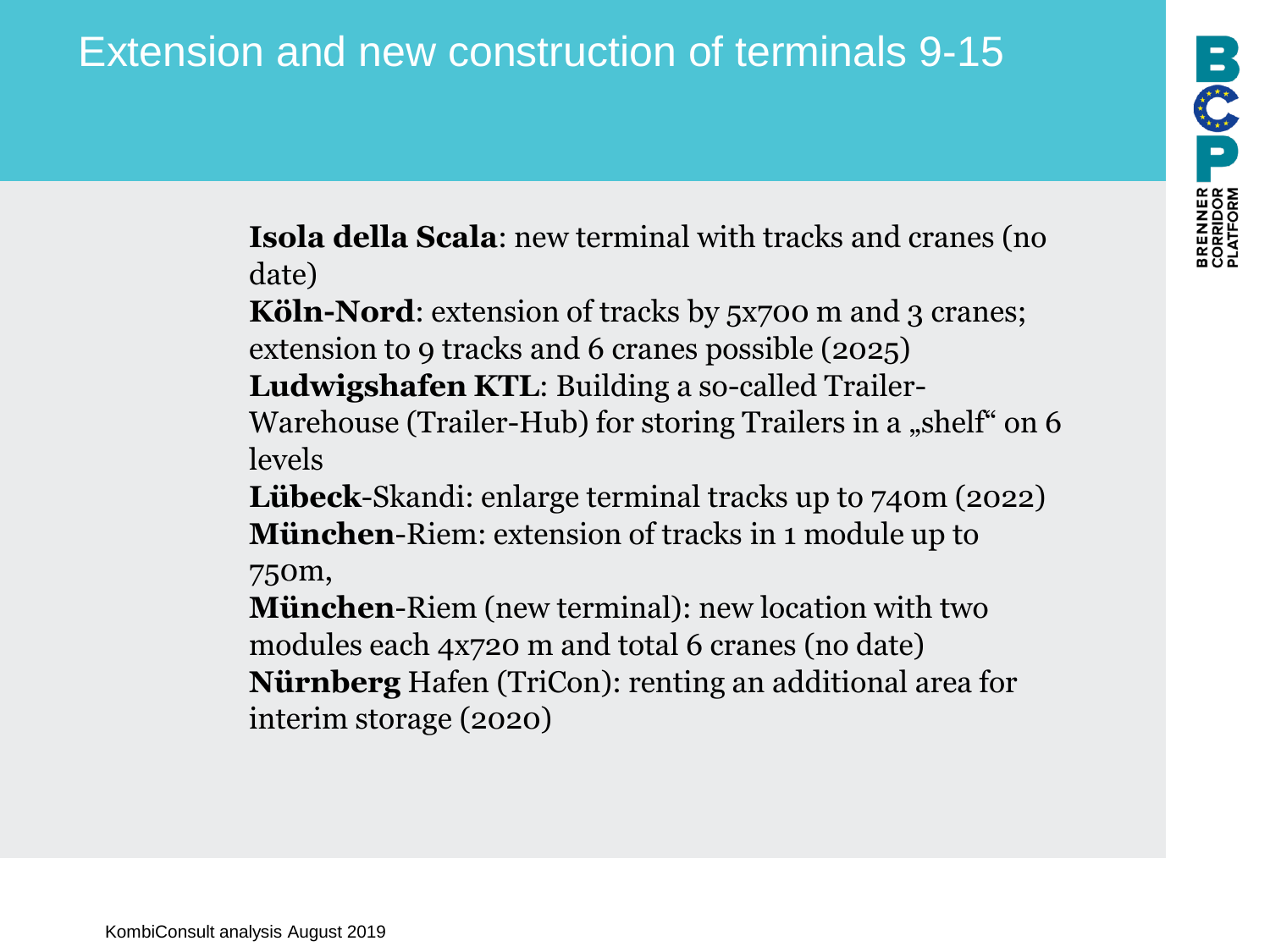NNER USI

**Regensburg** Hafen: extension of tracks and 1 crane (no date)

**Regensburg Ost**: new terminal with 4 tracks á 720 m and 4 cranes (replacing existing terminal) **Trento**: Extension of the terminal by 4 ha and tracks of 750 including electrified (2021) **Verona Q.E.** (740 module): new Terminal with 8 tracks of 750 m length (2026) **Wörgl**: Extension of the loading tracks (before commissioning Brenner Basis tunnel)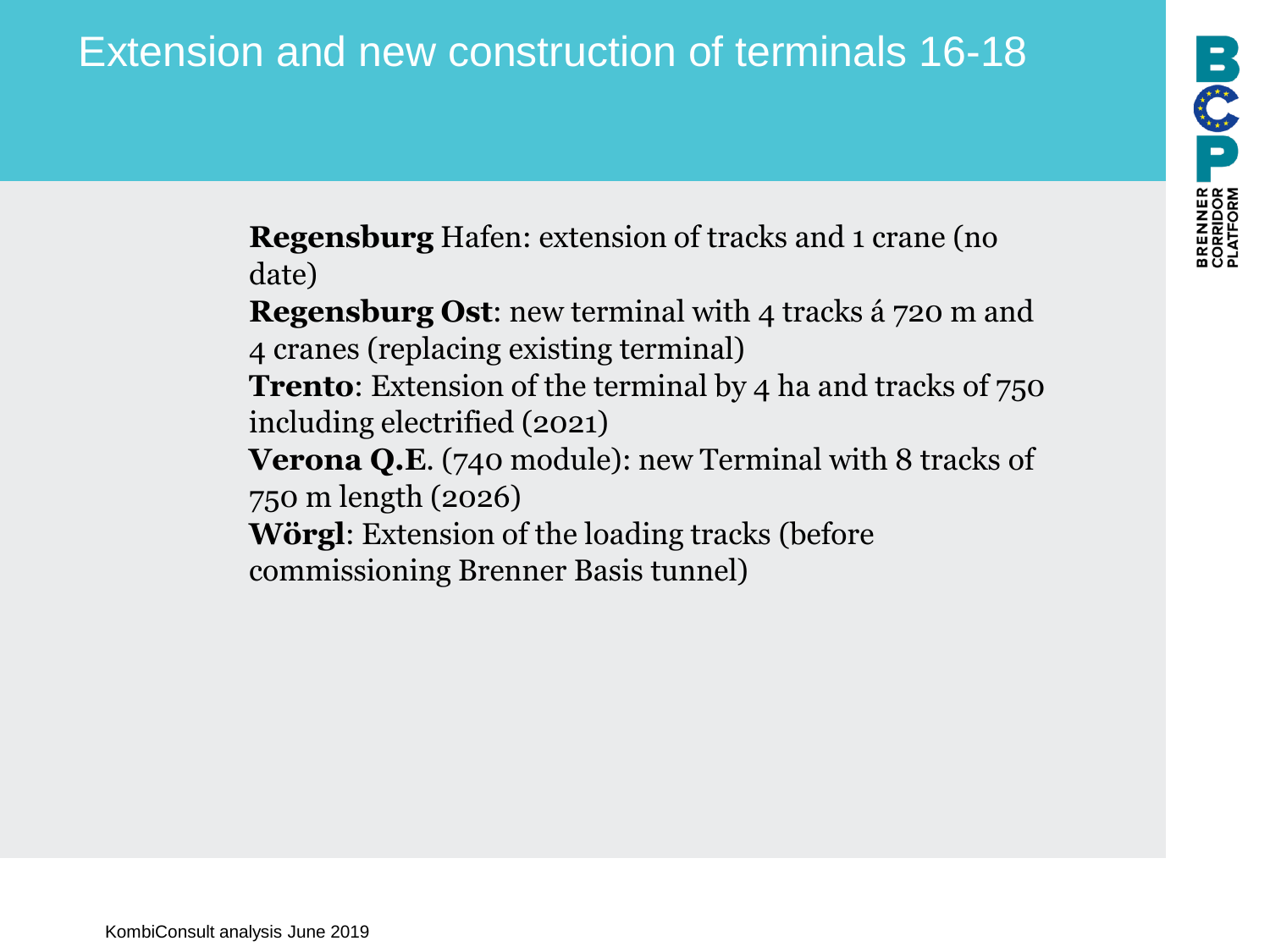### Handling Capacity 2018 and planned for 2030 in Loading Units p.a.



\* Total over unaccompanied and RoLa handling; few smaller terminals with capacity but no handling volume included.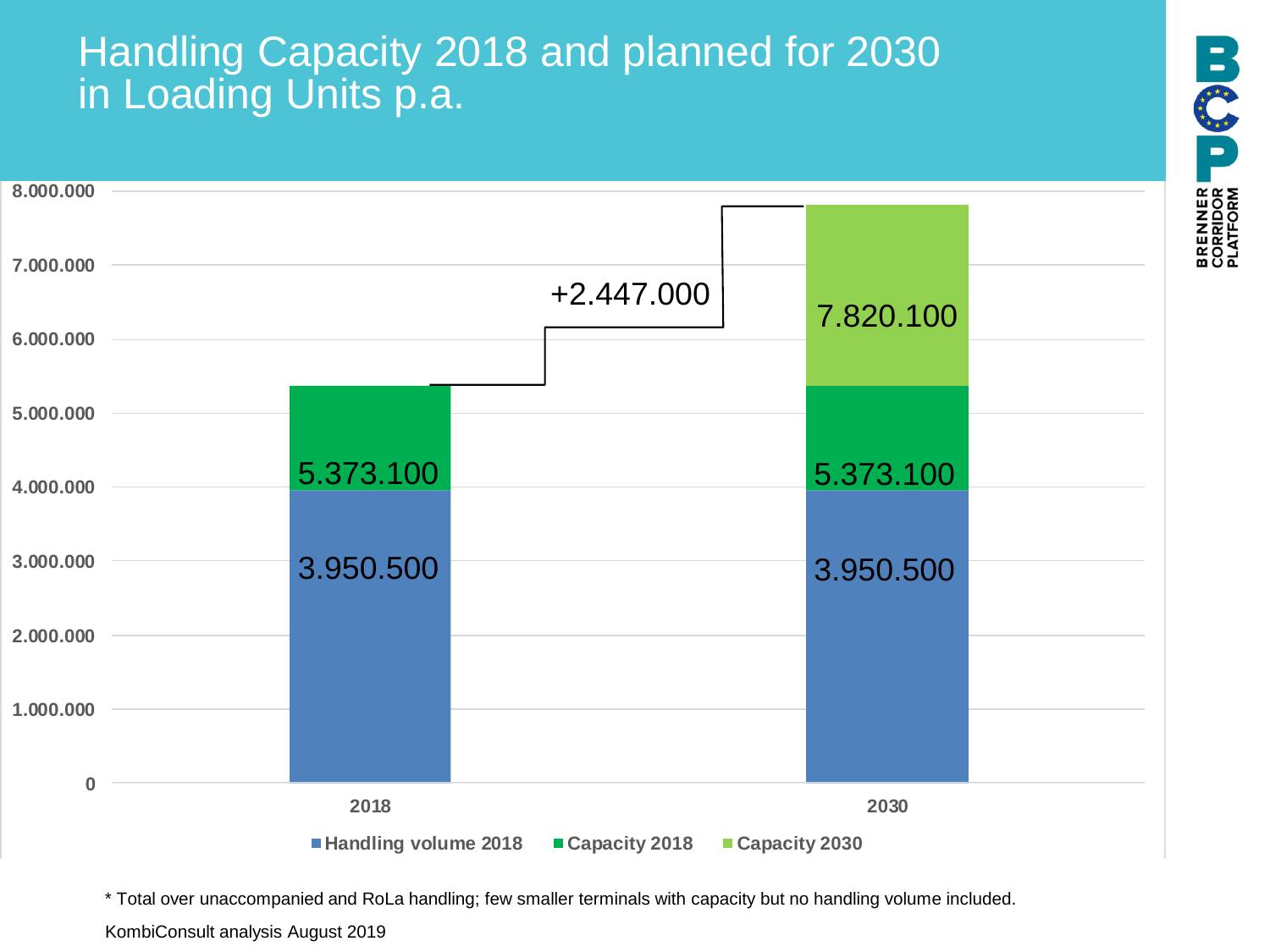# Handling Capacity 2030 - Findings

The **total handling capacity** will be 7.8 million loading units in 2030, under consideration that the reported improvement projects will supply their capacity of about 2.5 million loading units stepwise and in-time.

The enlargement includes 1.6 million loading units for the "northern" and 0.9 million loading units for the "southern" terminals by 2030.

The difference in the capacity between "northern" and southern" terminals, both for the present and extended capacity, is no problem as such, because the supplied handling capacity (in particular in the north) is used also for other, non-Brenner related transports.

However, the question if the planned supply is "sufficient" for 2030 can only be answered after the WG Infra Study is agreed upon and the data analysed.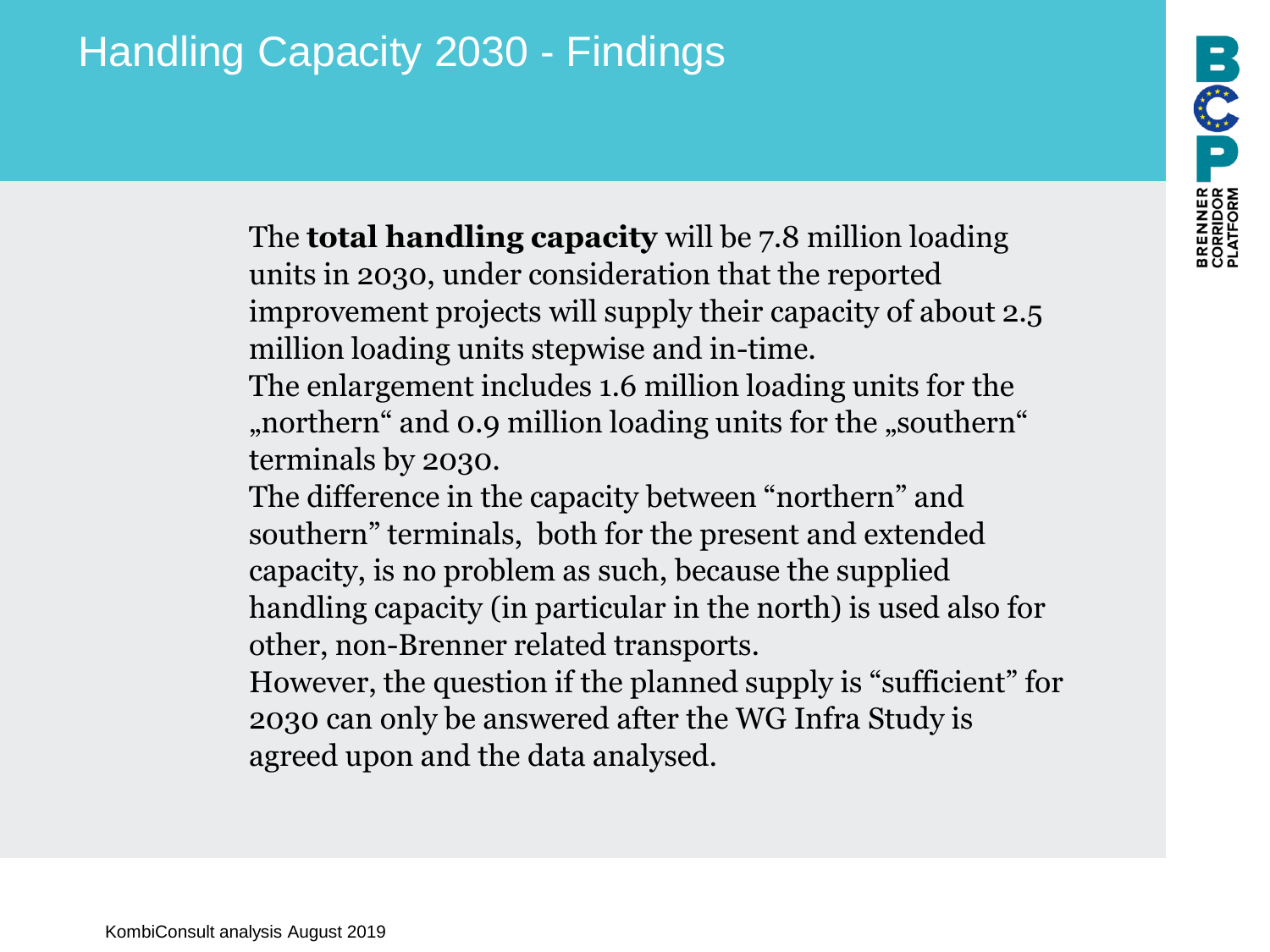# Conclusions and Recommendations (1/2)

The terminals analysed in the scope of the study show a variety of total sizes, track length, types of equipment and layout in general which can mostly be explained by their historic growth.

Most of the terminals offer either unaccompanied or Rolaservices despite Trento-Roncafort, which offers both. The **,good practices**" shared in the ScanMed Ideas Laboratory in Verona in April 2016 are still relevant for the terminals and include e.g.

► Reach compliance with respect to TEN-T requirements

- ► Extend the opening times, if local market allows for
- ► Increase the flow-factor on tracks
- ► Examine the portfolio of additional services
- ► Implement IT-systems including OCR-Gates
- ► Identify the limiting factor and improve it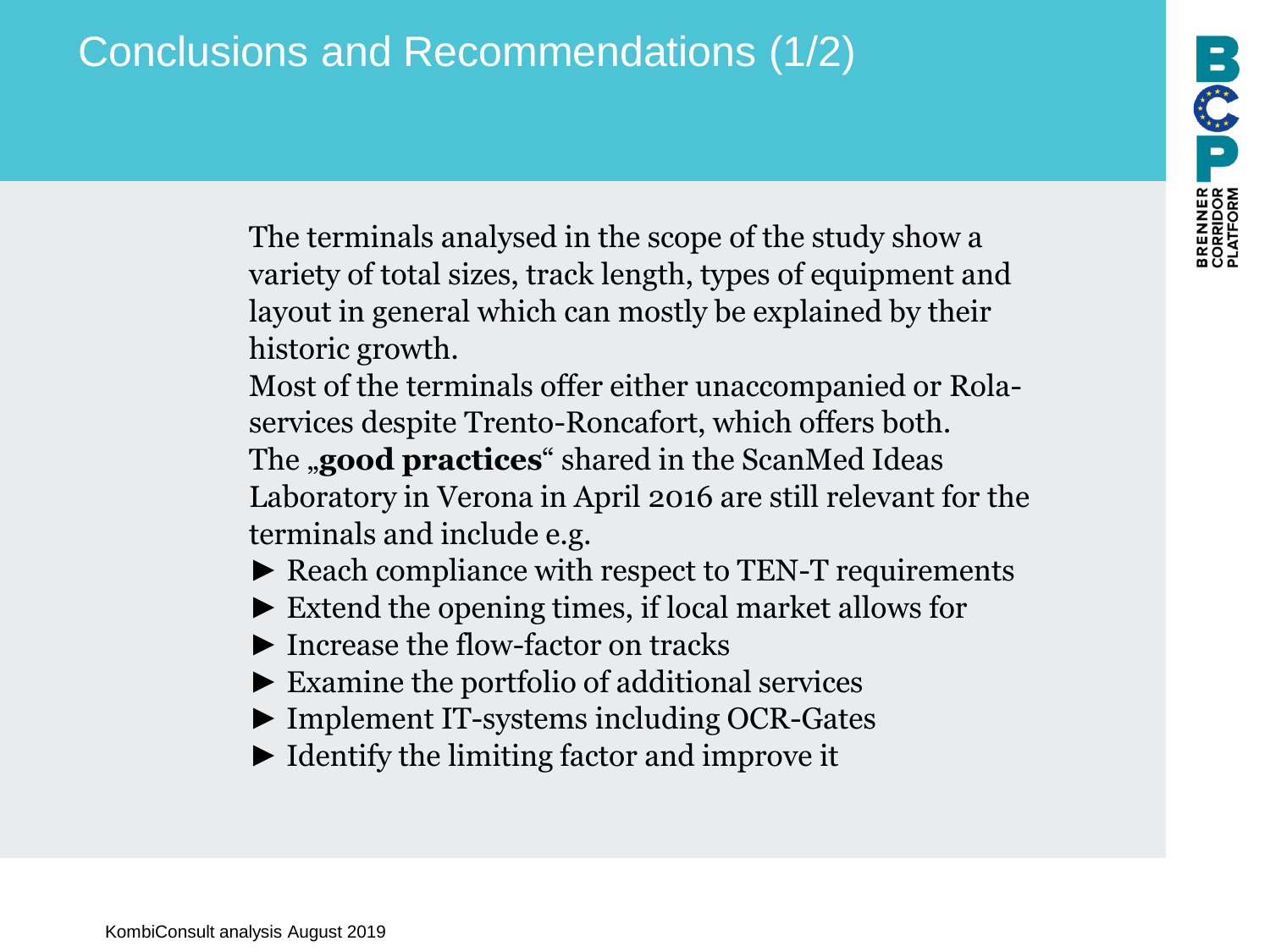# Conclusions and Recommendations (2/2)

However, terminals which show a **utilisation rate of 80% or more** already today (in 2018) should consider planning and realizing enlargement projects to supply the capacity intime.

Those sites (e.g. Augsburg, Regensburg, Milano) have already identified projects (see previous slides) where realisation needs to be started and monitored.

For those and other sites regional market studies, detailed planning, drawing of implementation plans, plan approval, finance agreement and realisation is due to be done.

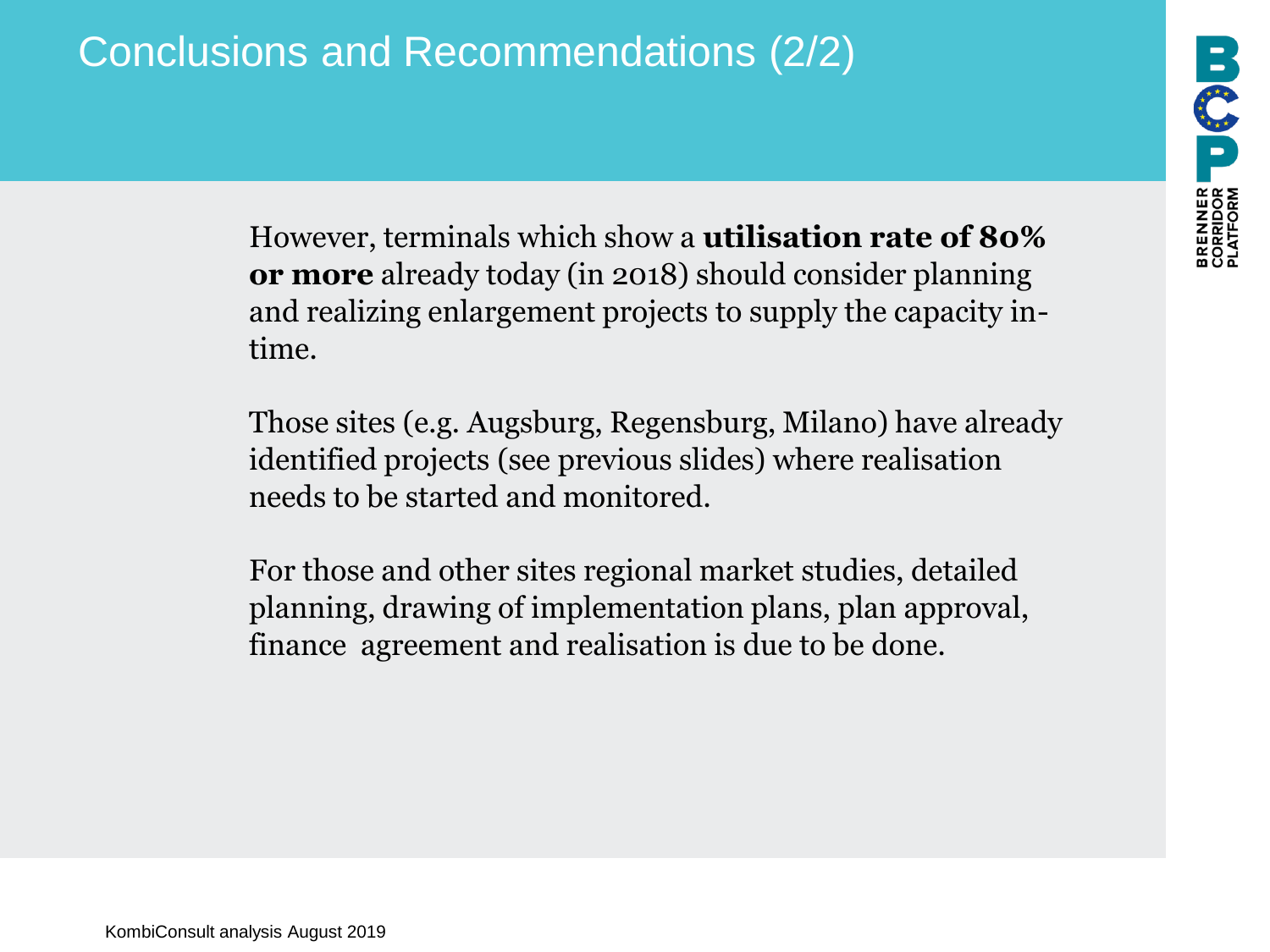# Handling volume and capacity - Methodology



(Actual) capacity and handling volume (2018) of the respective terminal; (The terminal's) known short and medium term plans for capacity increase with respective target year; Study the need for development (prognosis), for 2030, derived from the traffic forecast of WG Infra.

Source: Kick-off meeting, Innsbruck, March 2019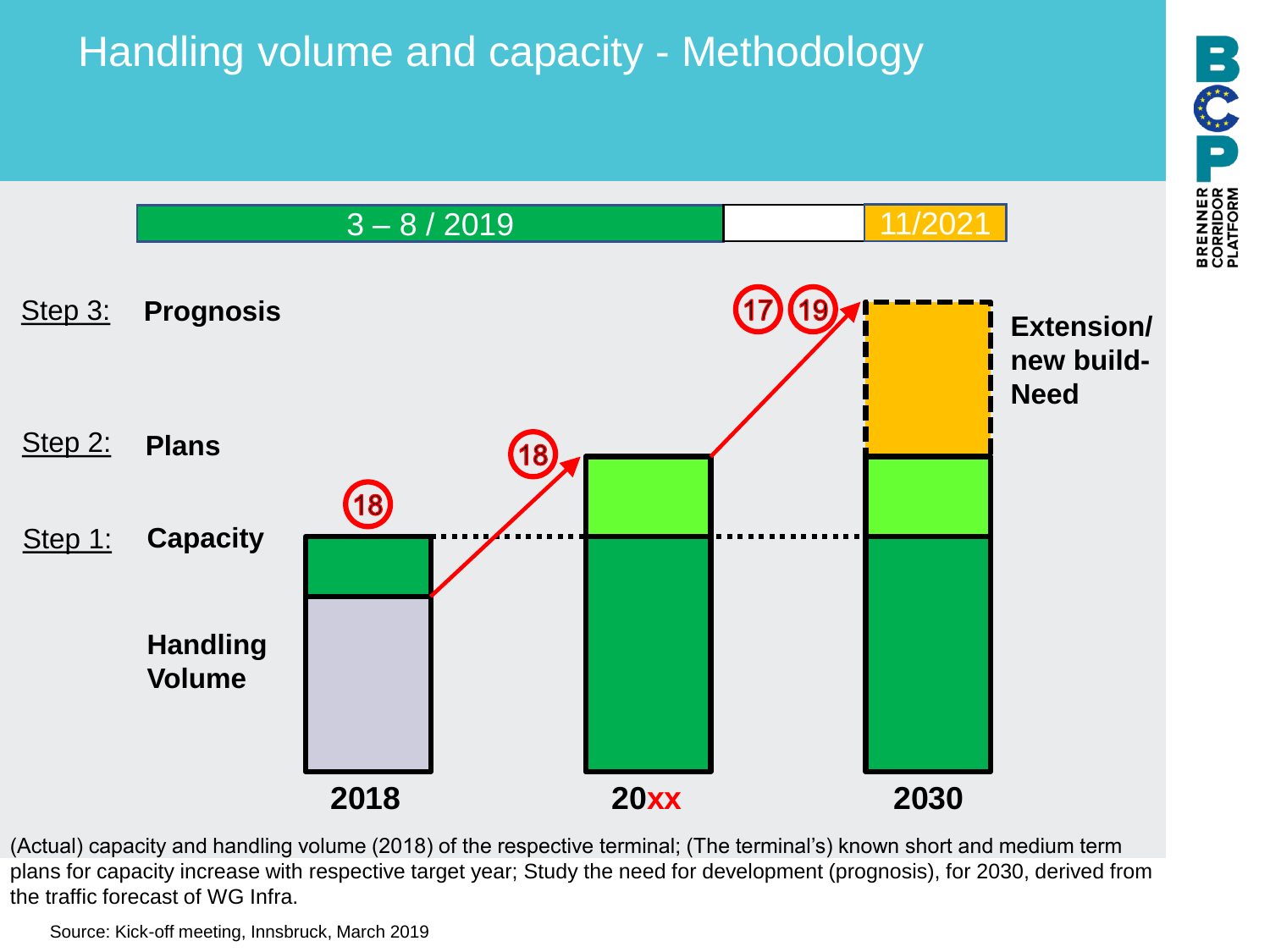# Volume forecast 2030

Volume forecast according to "**BCP Central Case" 2030 and 2040 scenarios** from the trilateral working group Freight Transport Traffic Study after approval of their Report by the BCP WG Infrastructure received on 12.11.2021:

- ► Net-tons per **terminal area** which means exact named terminals or regional names with more than one terminal
- ► **Net-tons** recalculated to Loading Units with 23 tons/LU for UCT and 21 tons/RoLa consignment (VB-Tirol 2018)
- ► General increase of "**non-Brenner**" volumes in terminals by 2% p.a. based on 2018 figures (if available)



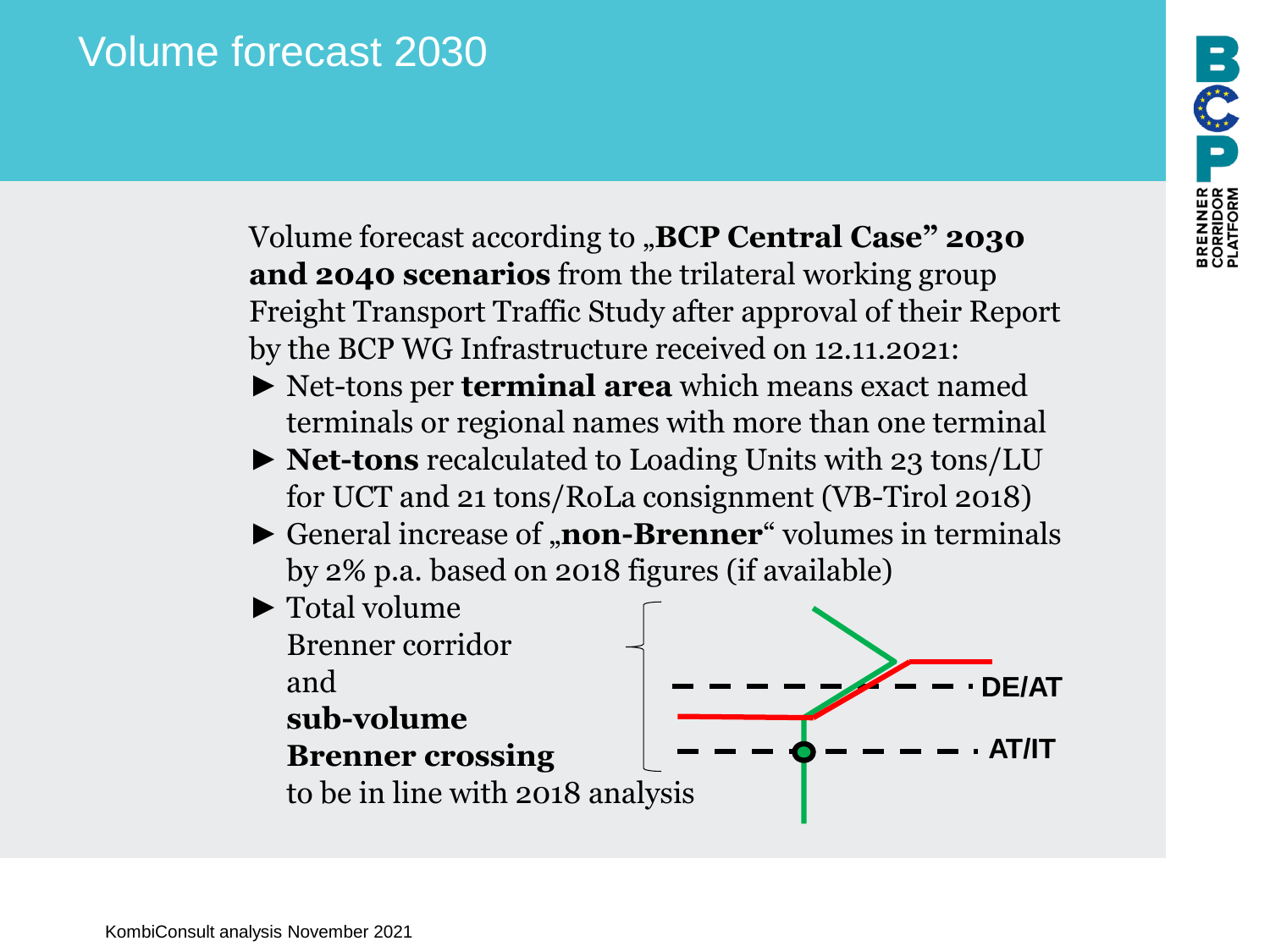### Development of Rail Freight Traffic via Brenner 1989 - 2020, Forecast 2030, 2040



RoLa: Rolling Motorway; UCT: Unaccompanied Combined Transport; WLT: Wagon Load Traffic KombiConsult analysis based on Verkehrsbericht Tirol, different years incl. year 2020 and BCP Rail Freight Traffic Study November 2021 "BCP Central Case scenarios" for years 2030 and 2040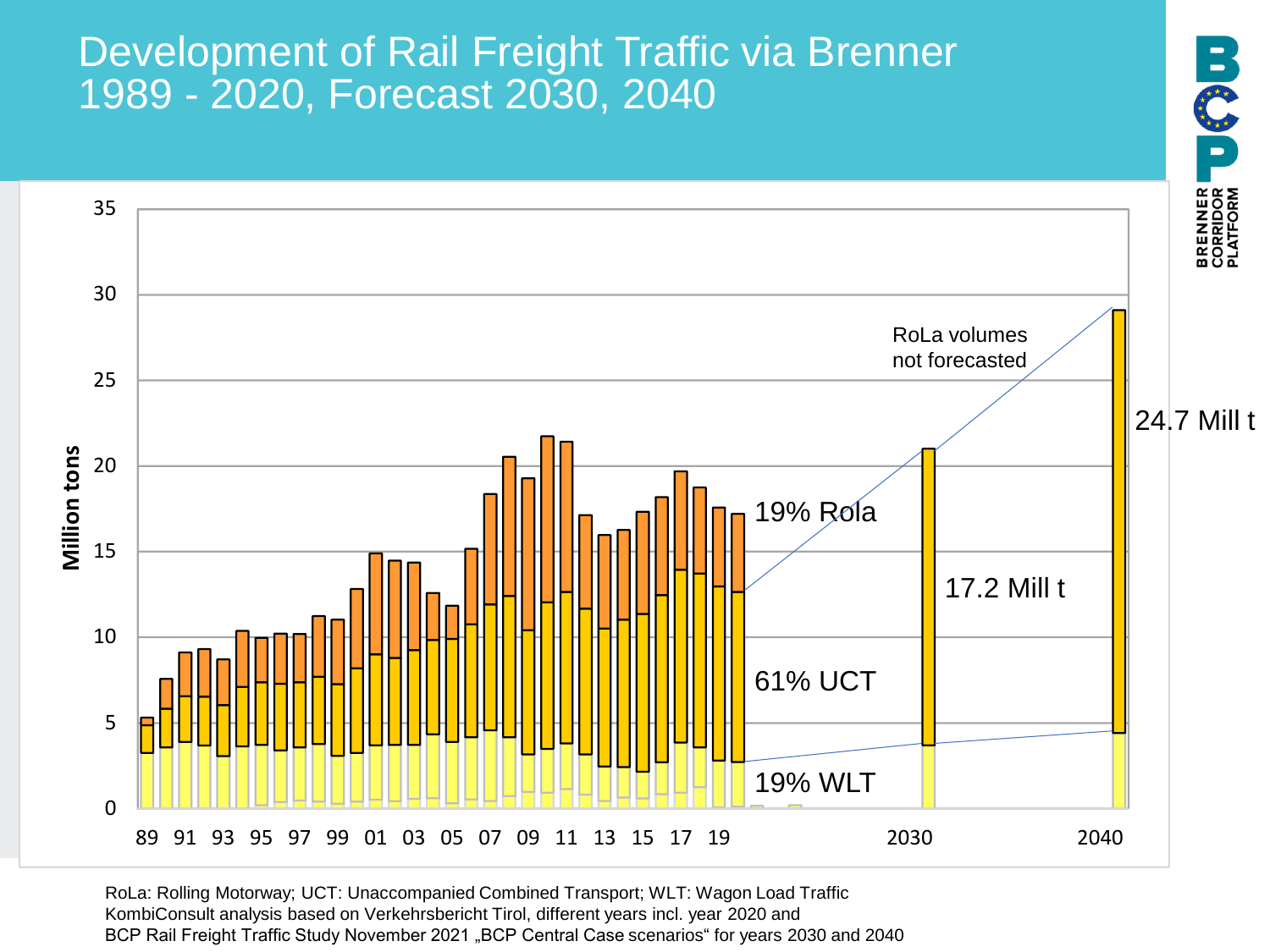# Volume forecast 2030 – RoLa

Table of terminal data includes questionable past (2016) RoLa volumes  $\blacktriangleright$ , Wörgl – Trento" "3.4 Mio t while official statistics (VB Tirol 2016) quantifies Total 3.32 Mio. t of which  $\triangleright$  Wörgl - Brennersee 89% = 2.9 Mio t  $\triangleright$  Wörgl - Trento 9% = 0.3 Mio t

 $\blacktriangleright$  Regensburg - Trento 2% = 0.1 Mio t

**No forecast for RoLa** traffic by terminal ("included in Road" despite figures presented in the table)

RoLa **not in scope** of WG Terminals

→ **not treated in the WG Terminal forecast**

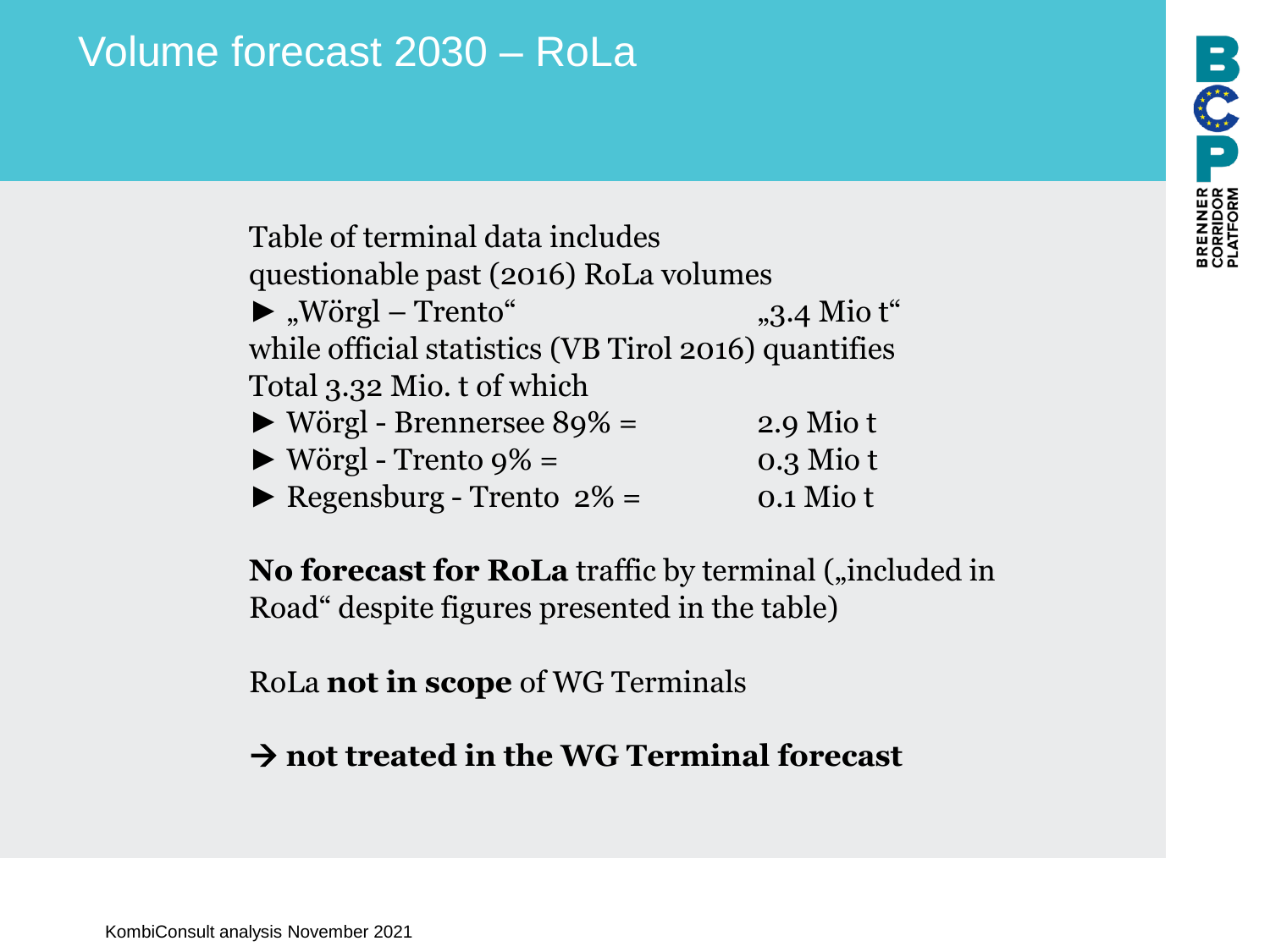# **"BCP Central Case" 2030 and 2040 scenarios** – Unaccompanied Combined Transport (UCT)

|       | <b>Total Brenner Corridor</b> |                         | <b>Brenner crossing</b> |                  |            | <b>Difference</b>       |           |                                             |           |
|-------|-------------------------------|-------------------------|-------------------------|------------------|------------|-------------------------|-----------|---------------------------------------------|-----------|
|       | <b>Base year</b>              | <b>BCP Central Case</b> |                         | <b>Base year</b> |            | <b>BCP Central Case</b> |           | <b>BCP Central Case</b><br><b>Base year</b> |           |
|       | 2016                          | 2030                    | 2040                    | 2016             | 2030       | 2040                    | 2016      | 2030                                        | 2040      |
|       |                               |                         |                         | <b>Net-tons</b>  |            |                         |           |                                             |           |
| North | 9.526.481                     | 21.057.938              | 29.860.305              | 7.692.893        | 17.228.573 | 24.674.291              | 1.833.588 | 3.829.365                                   | 5.186.015 |
| South | 7.692.893                     | 17.228.573              | 24.674.291              | 7.692.893        | 17.228.573 | 24.674.291              |           | 0                                           |           |
|       |                               |                         |                         |                  |            |                         |           |                                             |           |

|       |         |         |          |         | <b>Loading Units</b> |           |        |         |         |
|-------|---------|---------|----------|---------|----------------------|-----------|--------|---------|---------|
| North | 414.195 | 915.563 | .298.274 | 334.474 | 749.068              | 1.072.795 | 79.721 | 166.494 | 225.479 |
| South | 334.474 | 749.068 | .072.795 | 334.474 | 749.068              | 1.072.795 |        |         |         |

| Growth Rate p.a. |  |           |           |           |  |
|------------------|--|-----------|-----------|-----------|--|
|                  |  | 2030/2016 | 2040/2030 | 2040/2016 |  |
| North            |  | 6%        | 4%        | 5%        |  |
| South            |  | 6%        | 4%        | 5%        |  |

| <b>Terminals</b> | "Sud" |
|------------------|-------|
| <b>North</b>     | 28    |
| South            | 14    |
| Total            | 42    |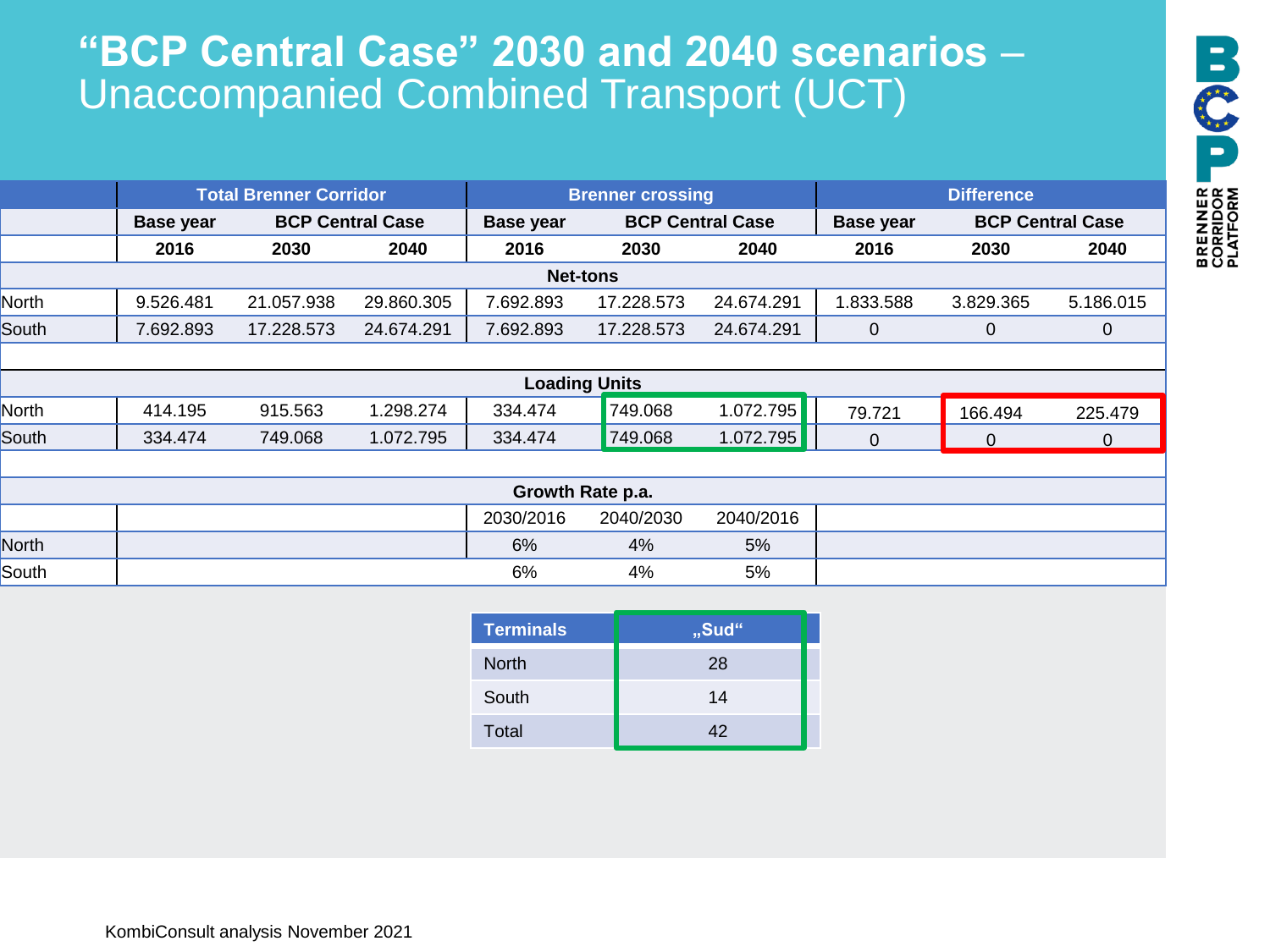The volume forecast of the BCP Central Case 2030 and 2040 scenarios include a **Brenner crossing** transport volume of 749.068 LU in 2030 and 1.072.795 LU in 2040 respectively.

A volume of 166.494 LU in 2030 and 225.479 LU in 2040 is not considered, since it does not cross the Brenner and has no impact on the southern terminals.

This volume is transported between Northern terminals, but not all of the terminals were subject to the detailed analysis in 2019 which focused on the ones relevant for Brenner crossing.

For the forecast 42 terminals or terminal areas were taken into account of which 28 are located in the north and 14 in the south.

PERNIER USI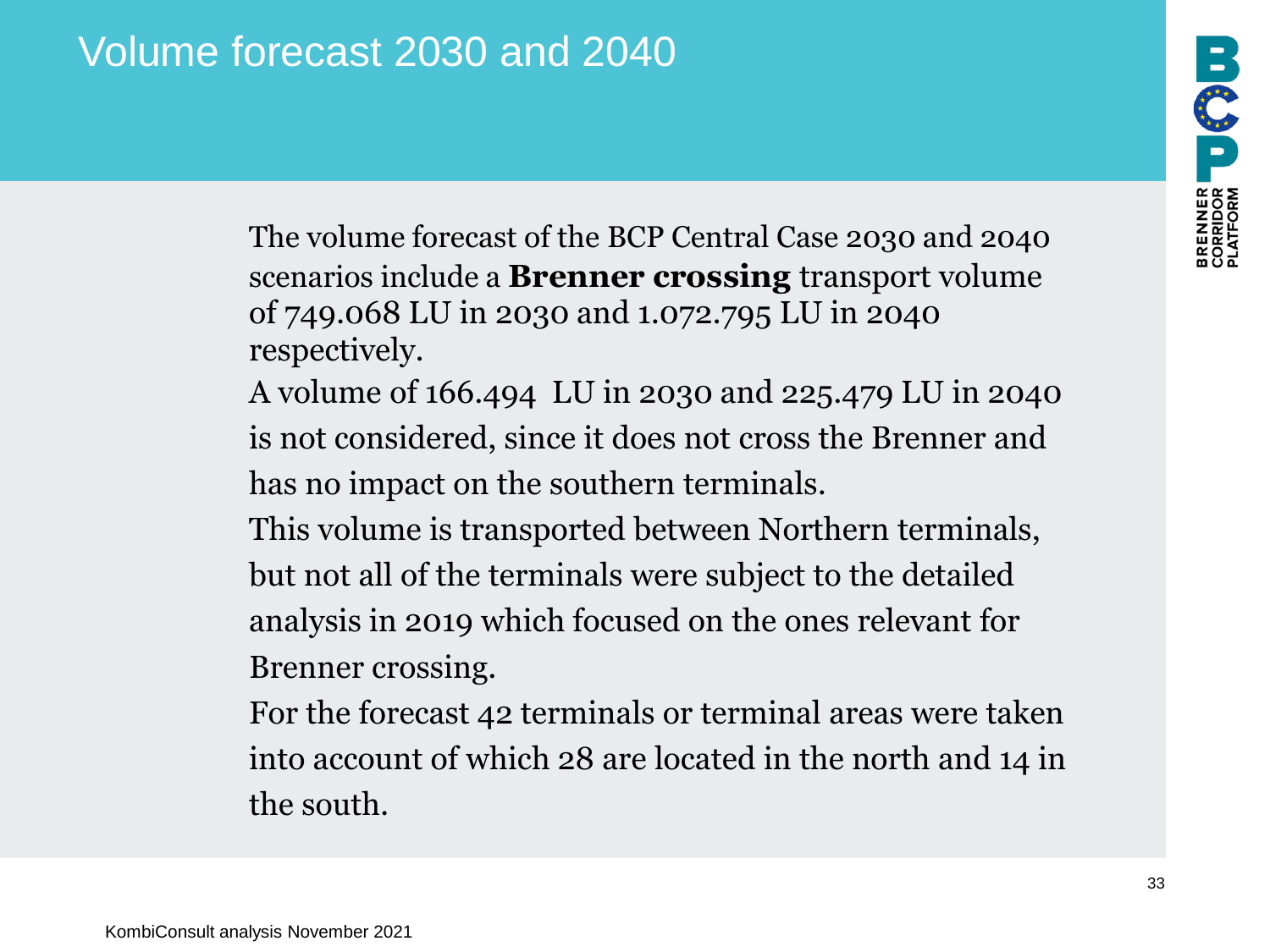# List of terminals and selection made for forecast 2030/2040

- "Final Terminal (Area) Selection" is based on
- ➢ List of terminals analysed for 2018 in 2019
- $\triangleright$  List of Terminals and terminal areas for which a forecast volume is provided for 2030 and 2040 in the BCP forecast scenario 2030/2040

Most terminals or terminal areas are included in **both lists** and they are included in the forecast with their forecasted Brenner volume, forecasted non-Brenner volume and calculated capacity (2018 and known measures);

A few terminals were not included in the 2018 analysis but in the **BCP forecast**; they are included with their forecasted Brenner volume  $=$  capacity (since their "non-Brenner" volumes and capacity are not known);

For a few terminals **no forecast** is provided, so that are left out of the 2030/2040 analysis;

Terminals not included in neither list are not taken into account although they may have an impact in future, too. This relates also for terminals connected via Gateway terminals.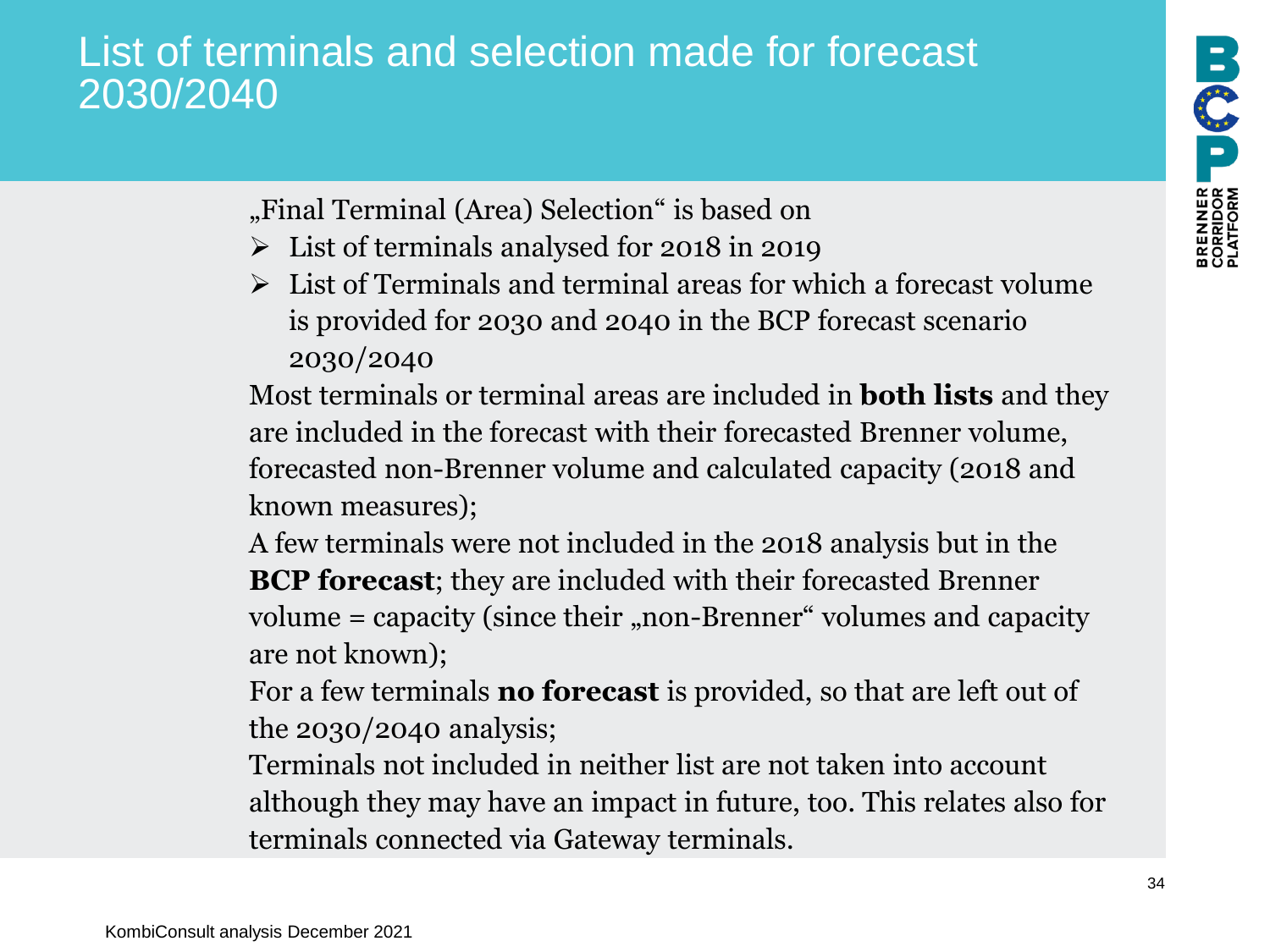# Handling Capacity and Volume 2018, 2030 and 2040 in Loading Units p.a.



**Handling volume 2018 Additional Handling volume Handling capacity 2018 Additional Handling capacity** \*Known/planned capacity enlargement projects in selected terminals/terminal areas

\*\*Brenner related traffic from forecast by terminal (6%/4% p.a. respectively); other traffic based on 2018 volume +2% p.a.

KombiConsult analysis November 2021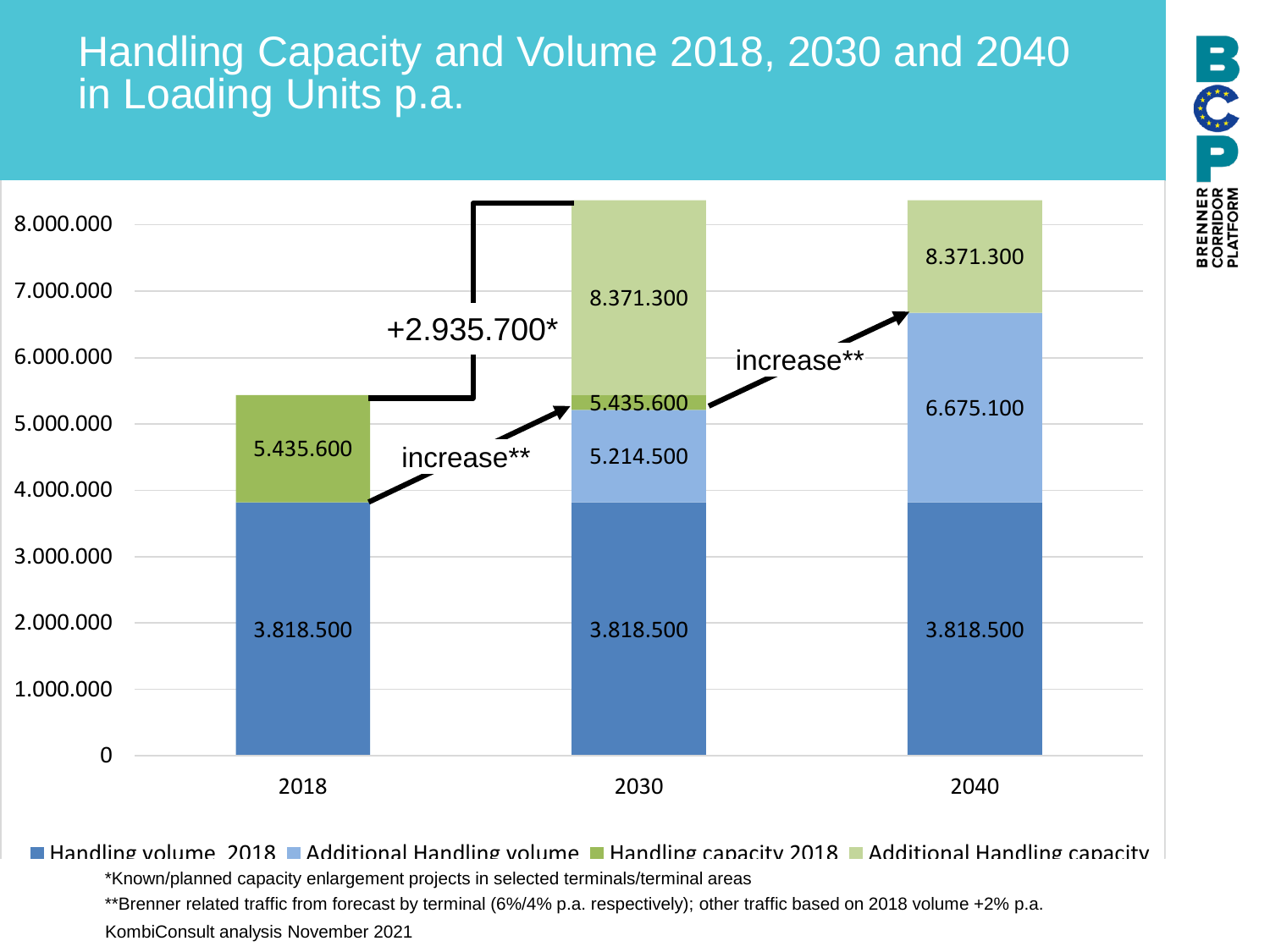# Handling Capacity, Volume and Capacity Need 2030 in Loading Units p.a.

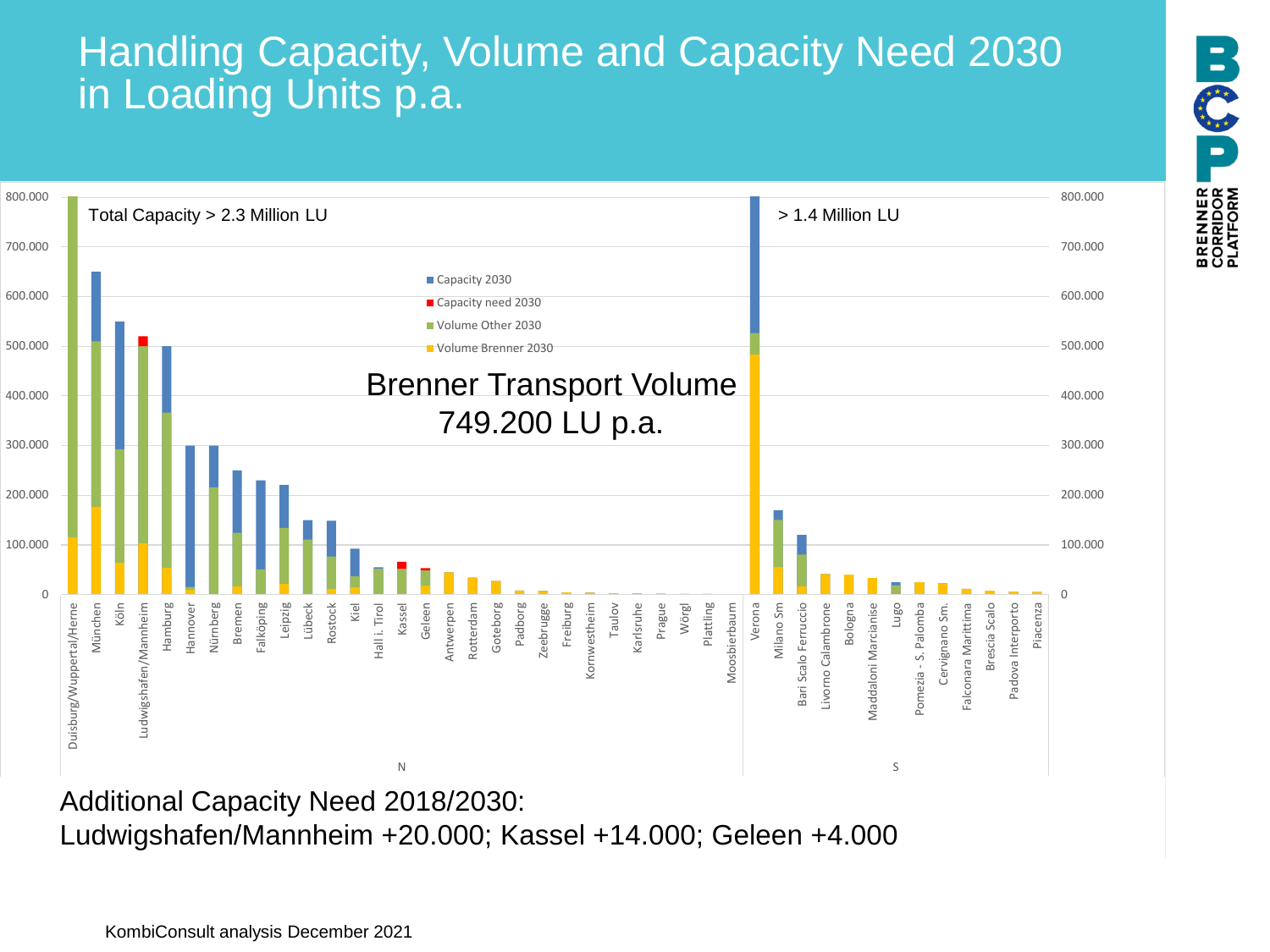# Handling Capacity, Volume and Capacity Need 2040 in Loading Units p.a.



Additional Capacity Need 2018/2040: Ludwigshafen/Mannheim +166.000; Kassel +28.000; Geleen +18.000 München +39.000; Hall i.T. +8.000; Milano SM +59.000

KombiConsult analysis December 2021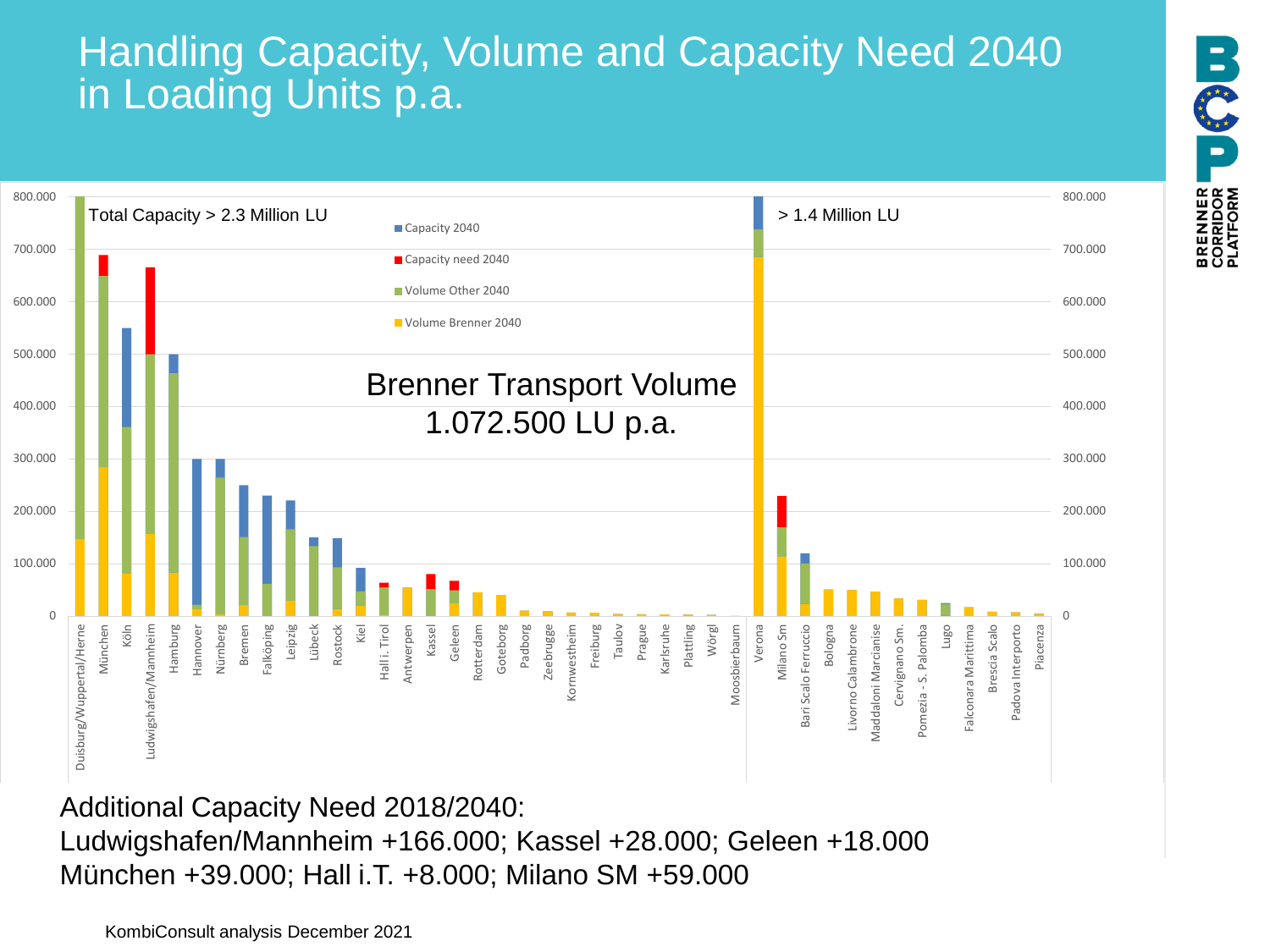# Handling Capacity, Volume and Capacity Need 2030/2040

Based on the capacity available in 2018 and by adding the capacity from known enlargement projects, the planned capacity by 2030 was derived and maintained for 2040, since no further projects were known. The **total future planned capacity** is **8.371.300 LU** p.a.

The **total handling volume** in 2030 is **5.435.600 LU** and below the planned capacity. However, at the level of **terminal areas** an additional Capacity Need in 2030 is seen for (in LU p.a.): Ludwigshafen/Mannheim +20.000; Kassel +14.000; Geleen +4.000

In 2040 even more capacity would be needed in these terminals areas (in LU p.a.):

Ludwigshafen/Mannheim +166.000; Kassel +28.000; Geleen +18.000

München +39.000; Hall i.T. +8.000; Milano SM +59.000.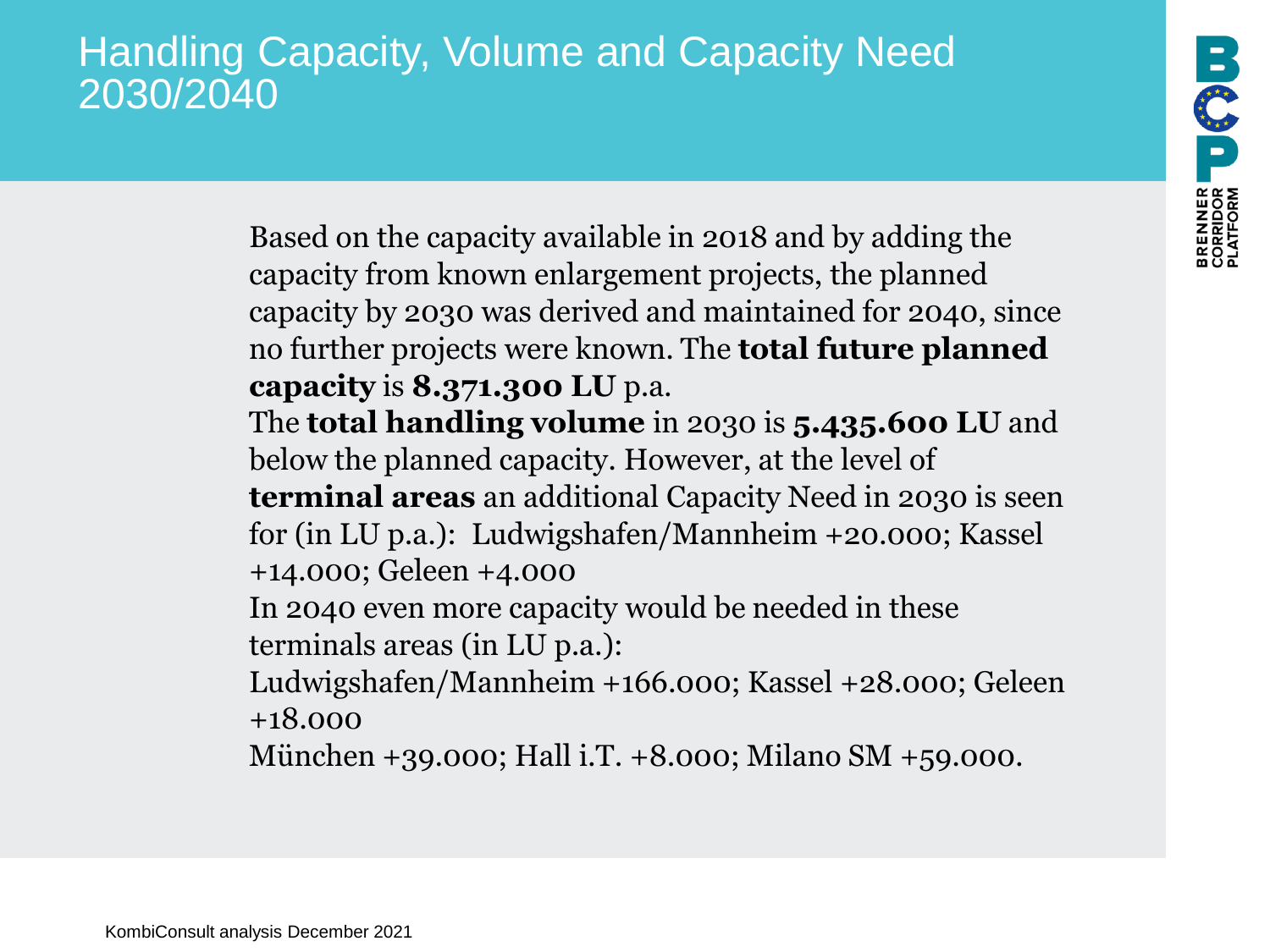# **BRENNER US DU**

# Final Conclusions of the BCP WG Terminals

- $\triangleright$  Capacity shortages are already visible in some of the Brenner axis terminal areas today. Especially terminals with high handling volume are displaying capacity utilisation rates of over 80 percent.
- ➢ However, extension or construction measures for those terminal areas have already been mapped out. A timely implementation of these measures is now key.
- ➢ Provided that the measures planned are implemented accordingly, the need for further capacity increases will be limited to only a few terminal areas in the future (2030/2040).
- $\triangleright$  These predictions now need to be verified by means of more detailed analyses carried out by the responsible parties in the identified terminal areas. The results should then be taken into account when it comes to the planning of expansions or the construction of new terminals and the financing of such undertakings.